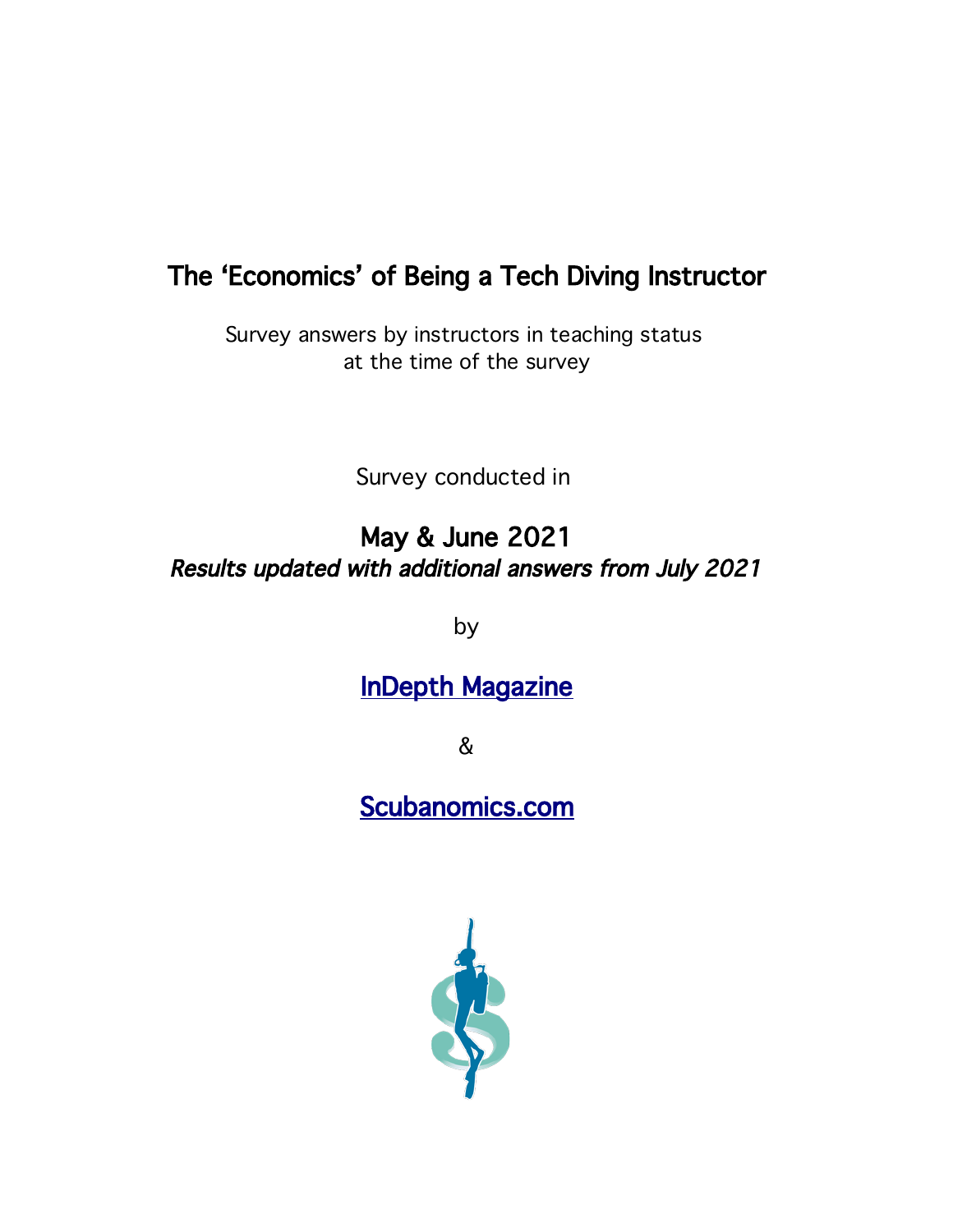#### Q15 What maximum level of certification did you reach as a dive instructor?



| <b>ANSWER CHOICES</b> | <b>RESPONSES</b> |     |
|-----------------------|------------------|-----|
| Instructor            | 45.36%           | 88  |
| Instructor Trainer/CD | 54.64%           | 106 |
| <b>TOTAL</b>          |                  | 194 |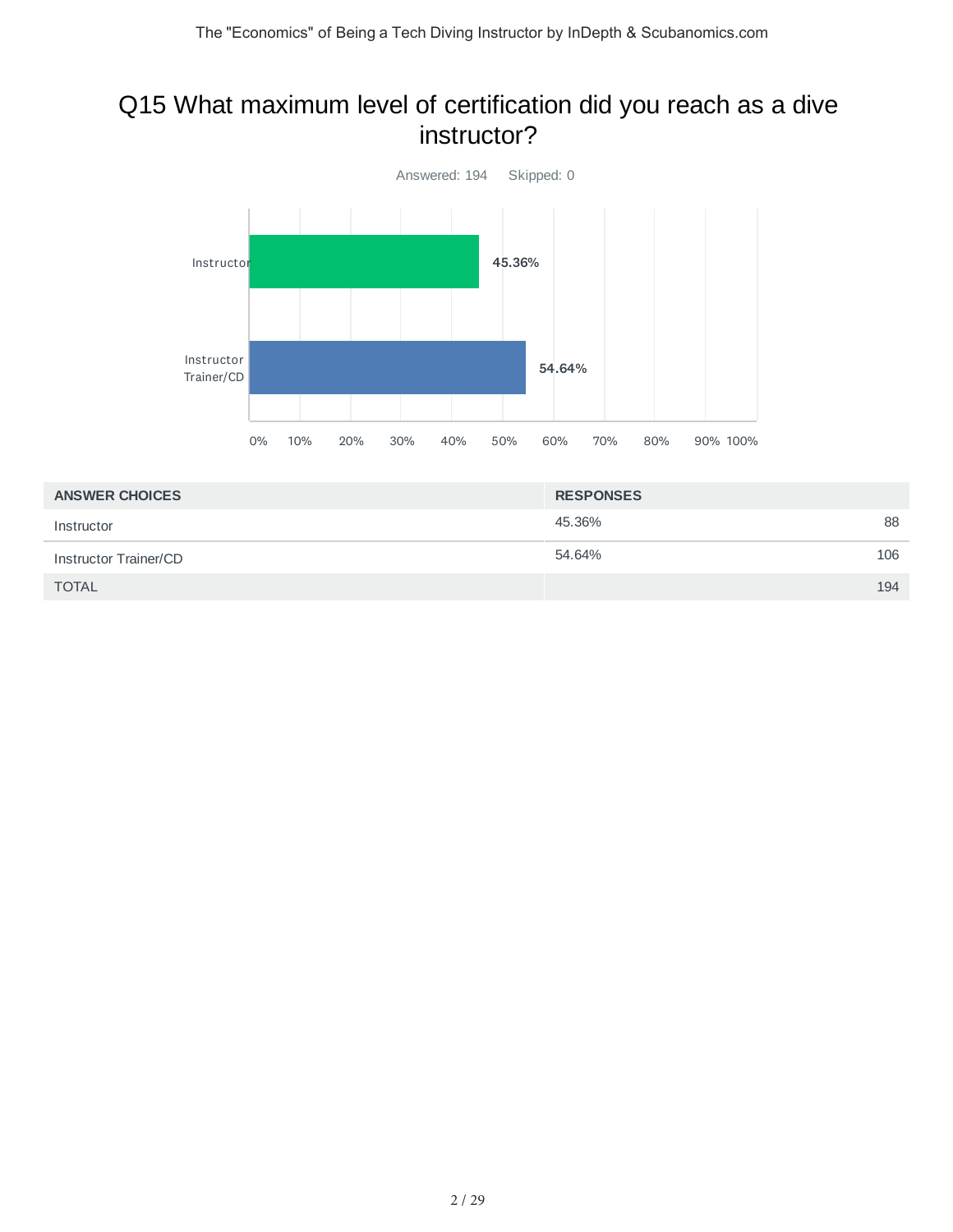# Q16 What is your current level of involvement in teaching diving?



| <b>ANSWER CHOICES</b>    | <b>RESPONSES</b> |     |
|--------------------------|------------------|-----|
| Full time                | 42.78%           | 83  |
| Part-time but regularly  | 30.41%           | 59  |
| Part-time & occasionally | 22.68%           | 44  |
| Renewed but do not teach | 2.58%            | 5   |
| Other (please specify)   | 1.55%            | 3   |
| <b>TOTAL</b>             |                  | 194 |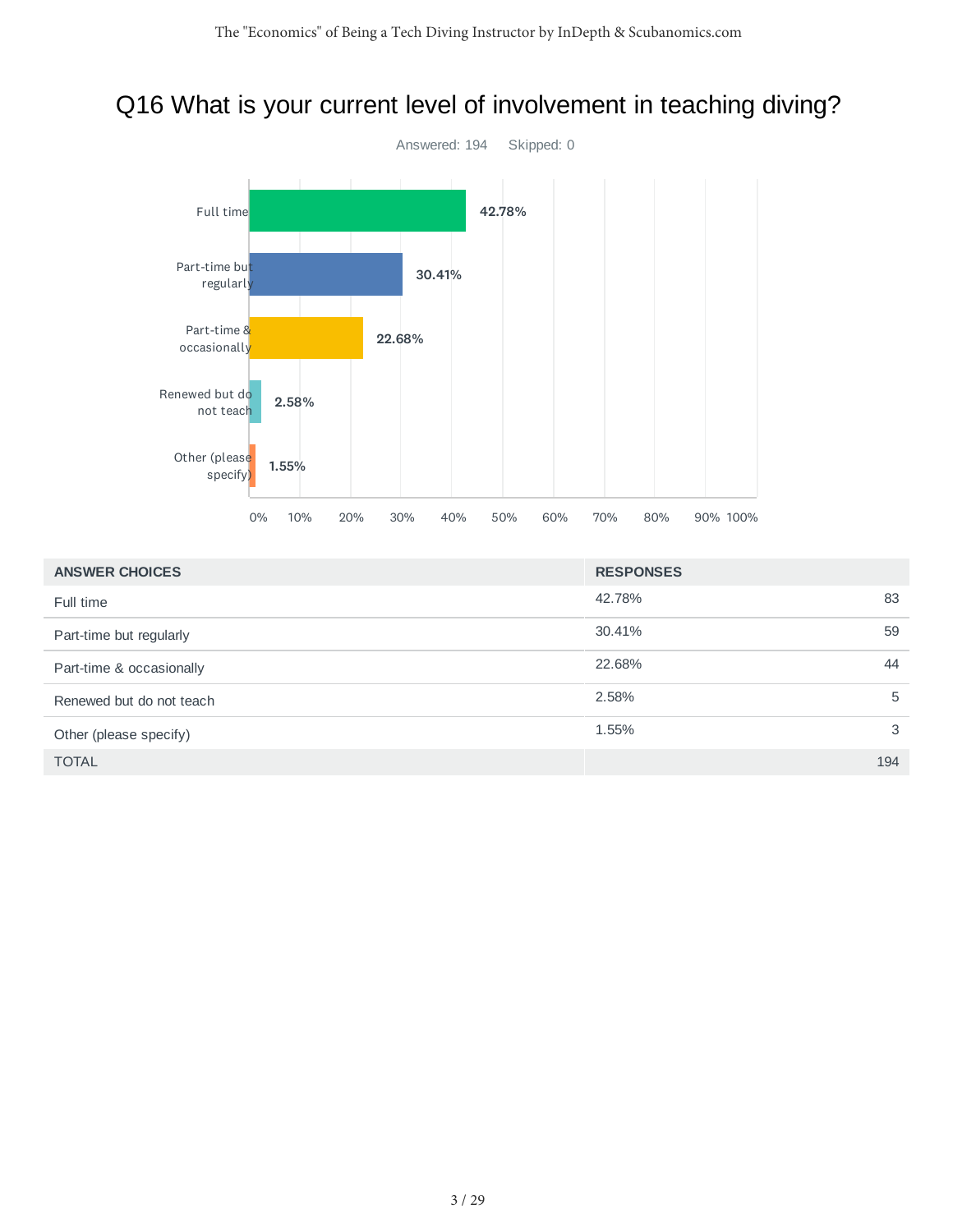### Q17 In which dive training agencies are you currently in teaching status? Please select all that apply.

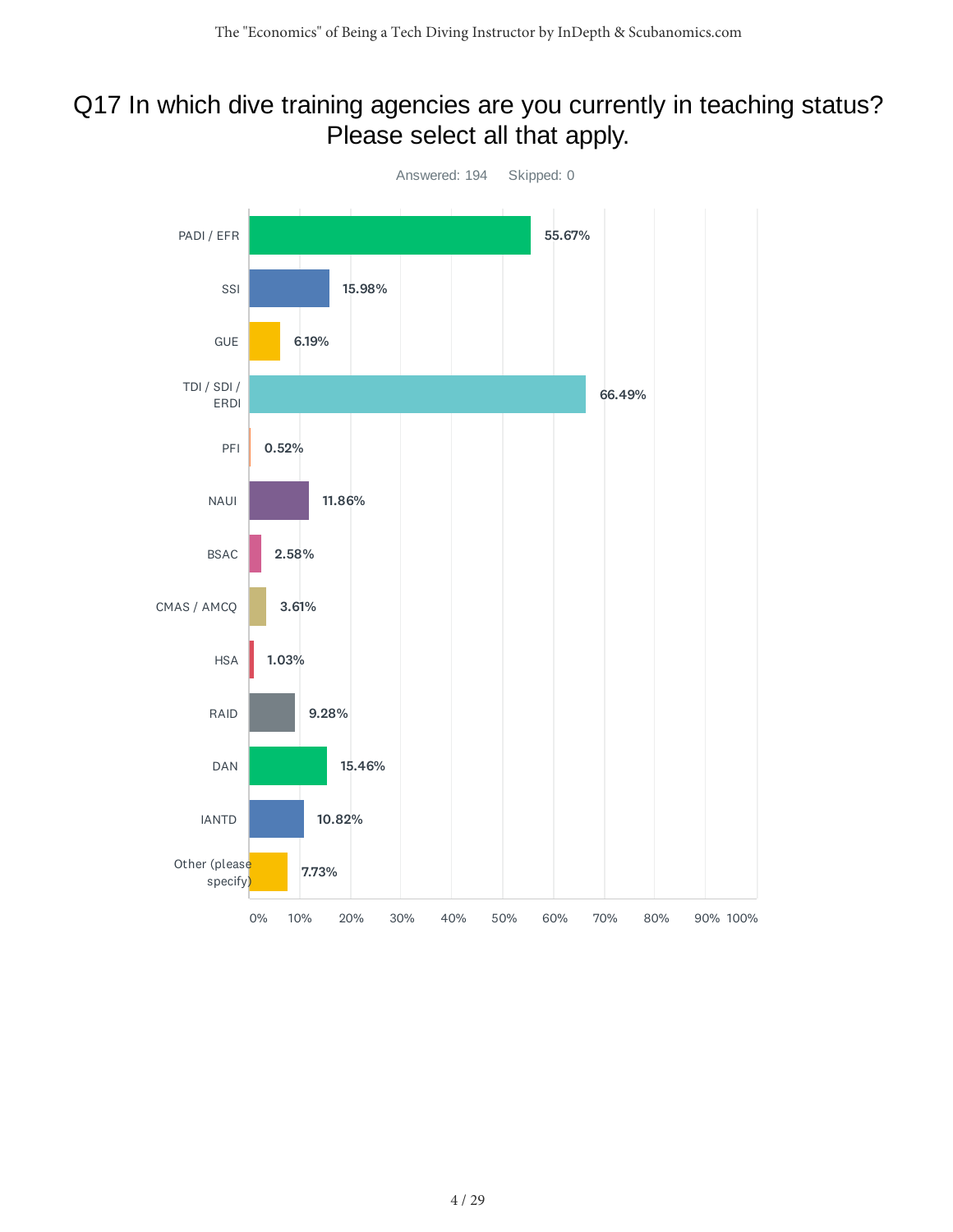| <b>ANSWER CHOICES</b>  | <b>RESPONSES</b> |                |
|------------------------|------------------|----------------|
| PADI / EFR             | 55.67%           | 108            |
| SSI                    | 15.98%           | 31             |
| GUE                    | 6.19%            | 12             |
| TDI / SDI / ERDI       | 66.49%           | 129            |
| PFI                    | 0.52%            | 1              |
| <b>NAUI</b>            | 11.86%           | 23             |
| <b>BSAC</b>            | 2.58%            | $\mathbf 5$    |
| CMAS / AMCQ            | 3.61%            | $\overline{7}$ |
| <b>HSA</b>             | 1.03%            | $\sqrt{2}$     |
| <b>RAID</b>            | 9.28%            | $18\,$         |
| <b>DAN</b>             | 15.46%           | 30             |
| <b>IANTD</b>           | 10.82%           | 21             |
| Other (please specify) | 7.73%            | 15             |
| Total Respondents: 194 |                  |                |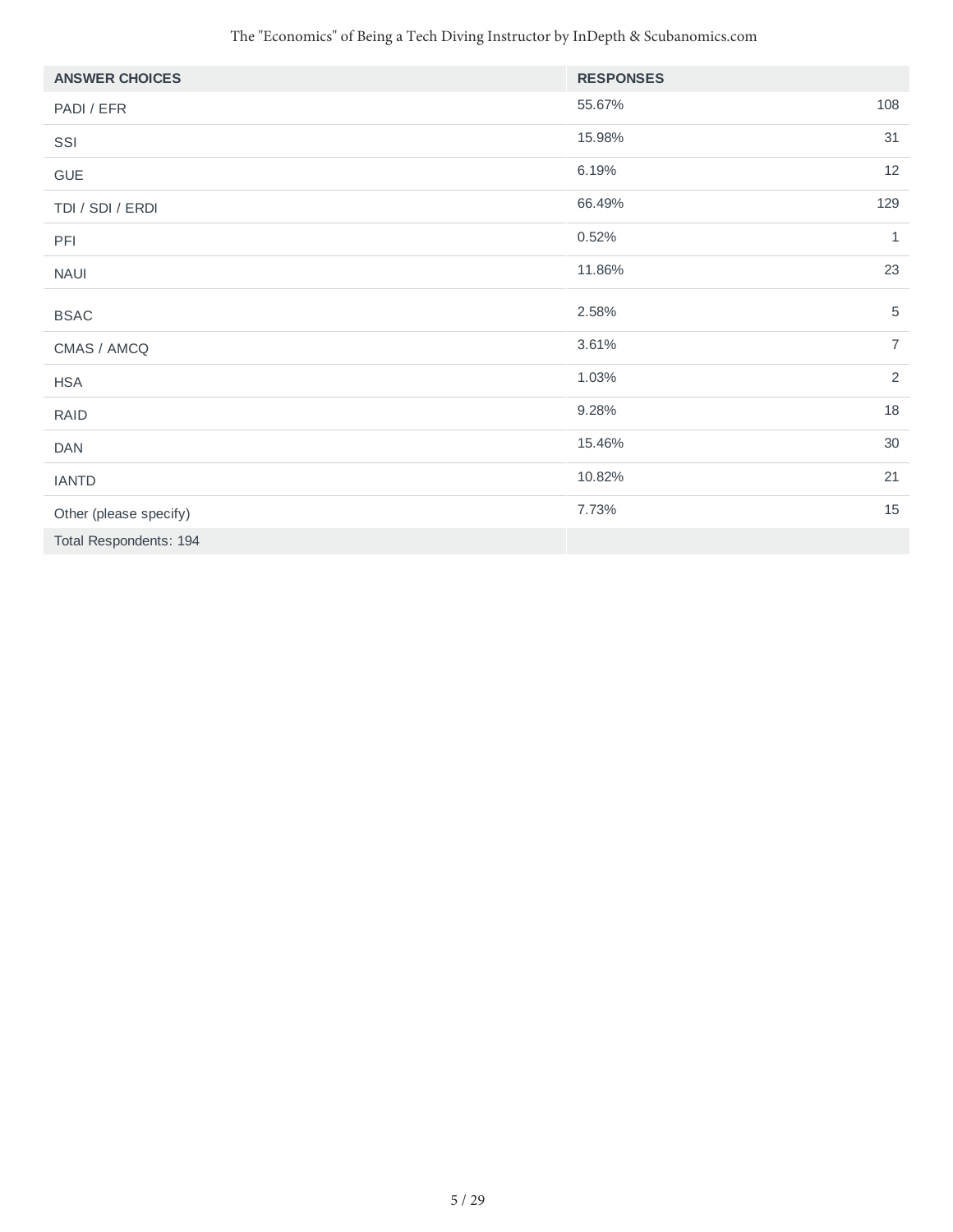# Q18 Do you have tech diving instructor credentials (any kind) ?



| <b>ANSWER CHOICES</b> | <b>RESPONSES</b> |     |
|-----------------------|------------------|-----|
| Yes                   | 100,00%          | 192 |
| <b>No</b>             | $0.00\%$         | 0   |
| <b>TOTAL</b>          |                  | 192 |
|                       |                  |     |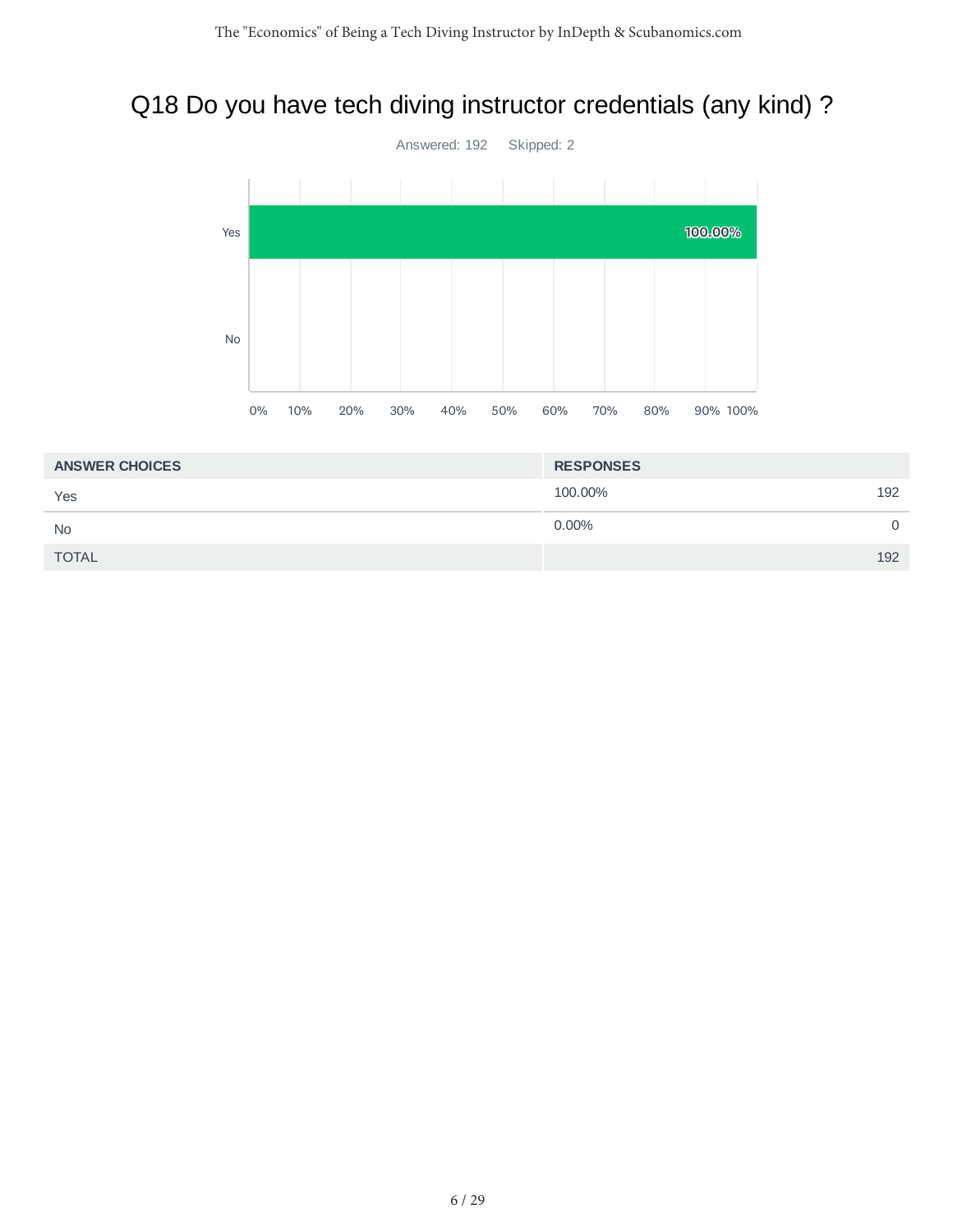### Q19 In what type of courses do you have teaching status? Please select all that apply.

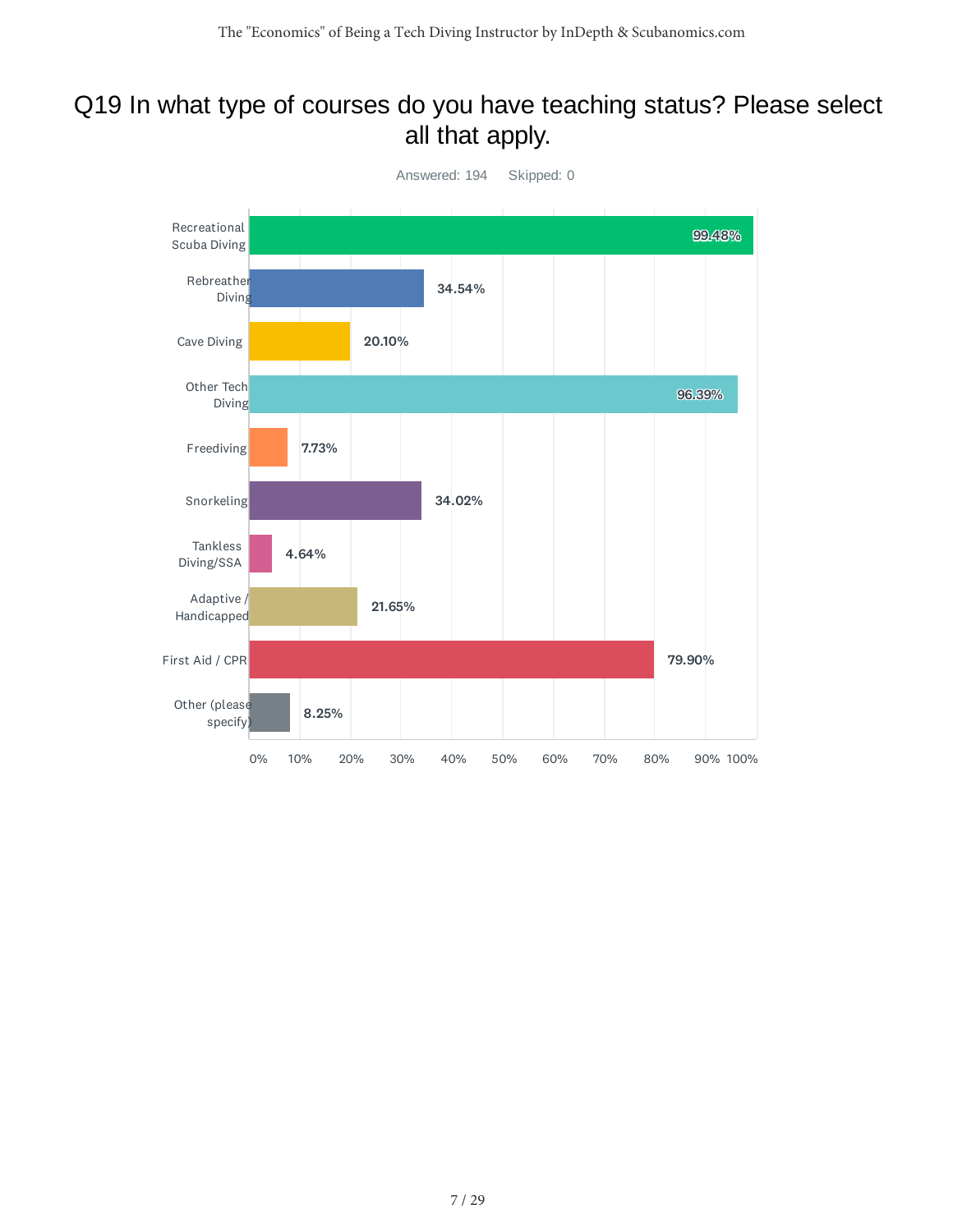| <b>ANSWER CHOICES</b>     | <b>RESPONSES</b> |     |
|---------------------------|------------------|-----|
| Recreational Scuba Diving | 99.48%           | 193 |
| Rebreather Diving         | 34.54%           | 67  |
| Cave Diving               | 20.10%           | 39  |
| Other Tech Diving         | 96.39%           | 187 |
| Freediving                | 7.73%            | 15  |
| Snorkeling                | 34.02%           | 66  |
| Tankless Diving/SSA       | 4.64%            | 9   |
| Adaptive / Handicapped    | 21.65%           | 42  |
| First Aid / CPR           | 79.90%           | 155 |
| Other (please specify)    | 8.25%            | 16  |
| Total Respondents: 194    |                  |     |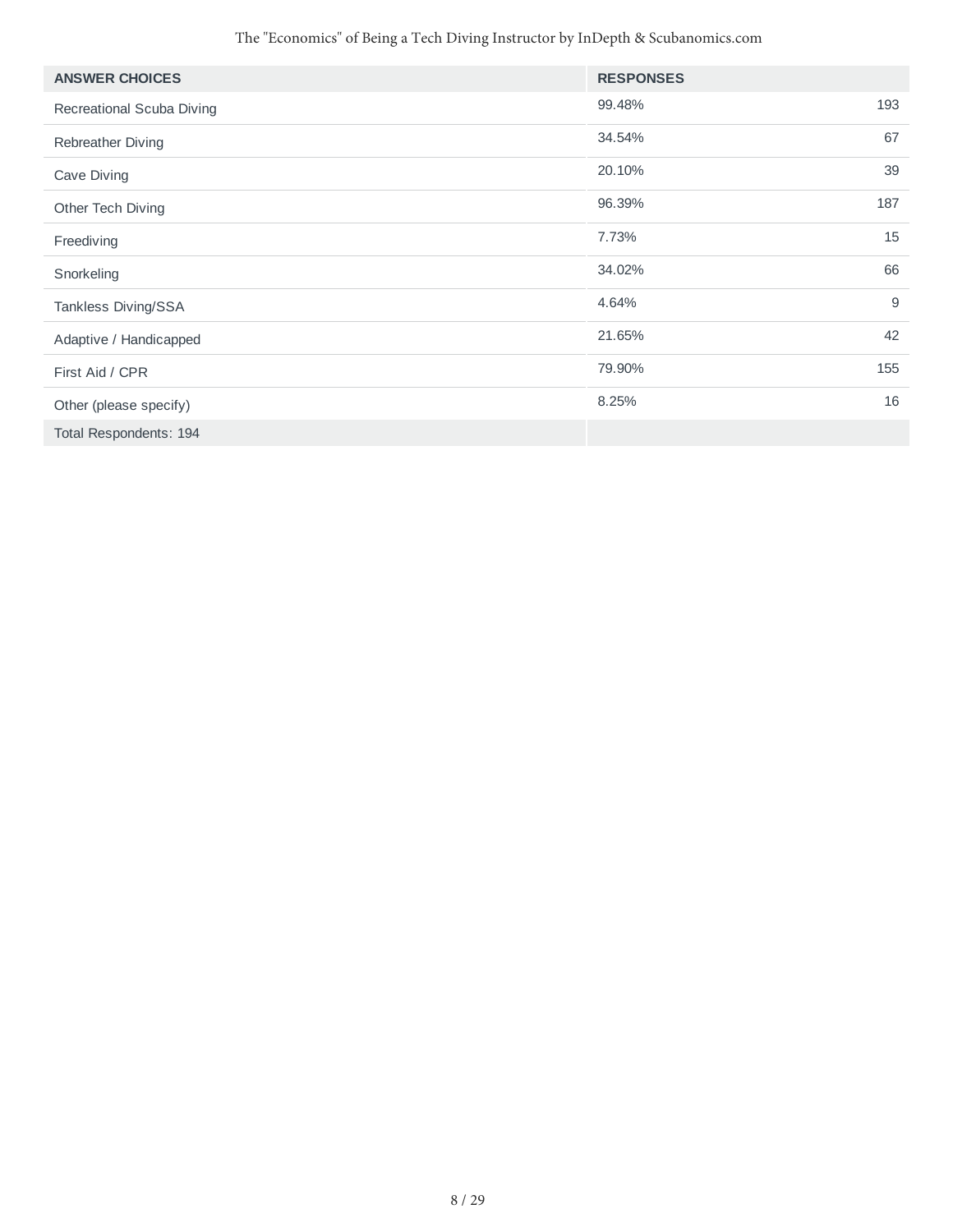### Q20 For which category of courses are you an instructor trainer (course director) ? Please select all that apply.

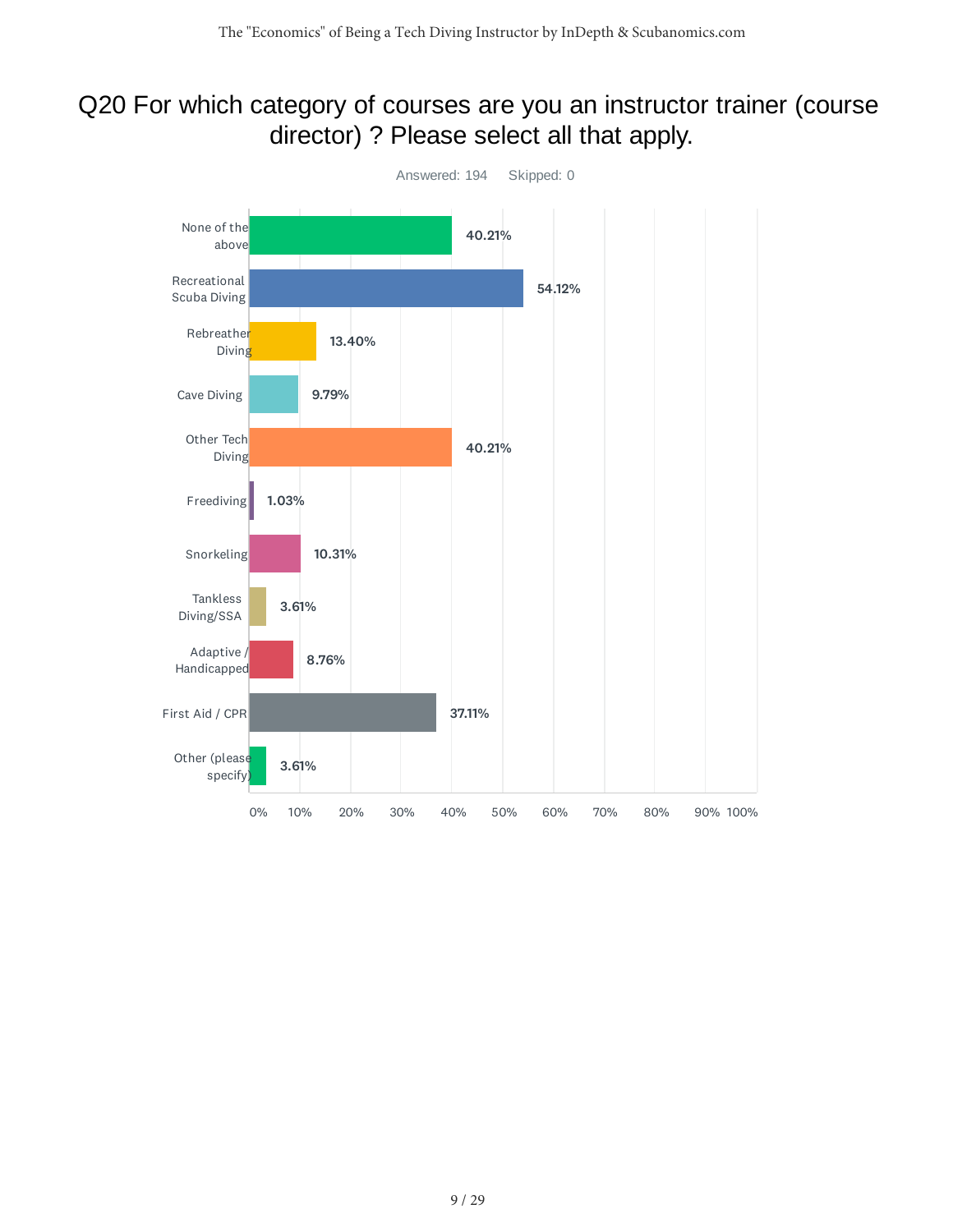| <b>ANSWER CHOICES</b>     | <b>RESPONSES</b> |                |
|---------------------------|------------------|----------------|
| None of the above         | 40.21%           | 78             |
| Recreational Scuba Diving | 54.12%           | 105            |
| Rebreather Diving         | 13.40%           | 26             |
| Cave Diving               | 9.79%            | 19             |
| Other Tech Diving         | 40.21%           | 78             |
| Freediving                | 1.03%            | $\overline{2}$ |
| Snorkeling                | 10.31%           | 20             |
| Tankless Diving/SSA       | 3.61%            | $\overline{7}$ |
| Adaptive / Handicapped    | 8.76%            | 17             |
| First Aid / CPR           | 37.11%           | 72             |
| Other (please specify)    | 3.61%            | $\overline{7}$ |
| Total Respondents: 194    |                  |                |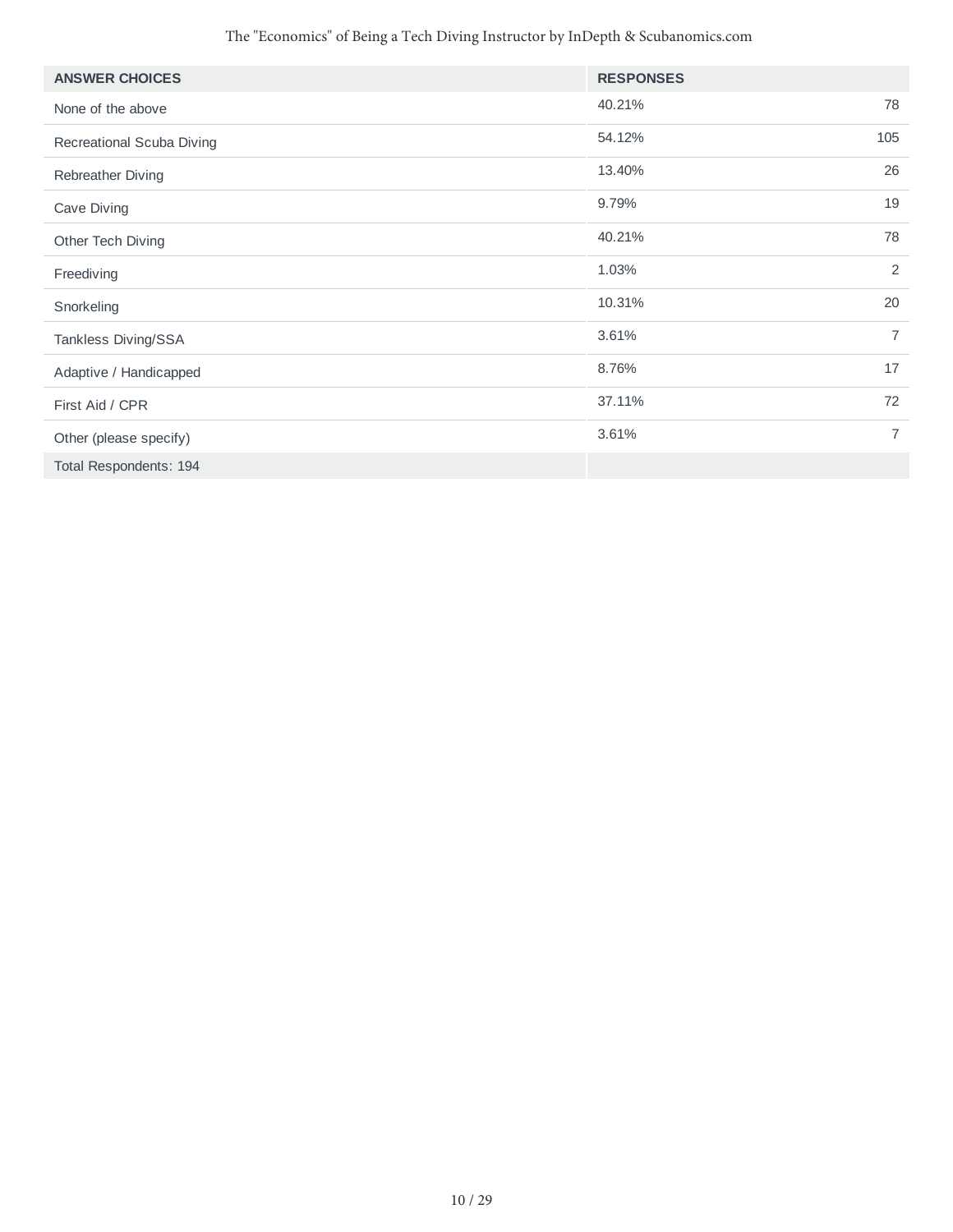### Q21 In which of the following activities have you NEVER taught courses, but INTEND on teaching in the future? Please select all that apply.

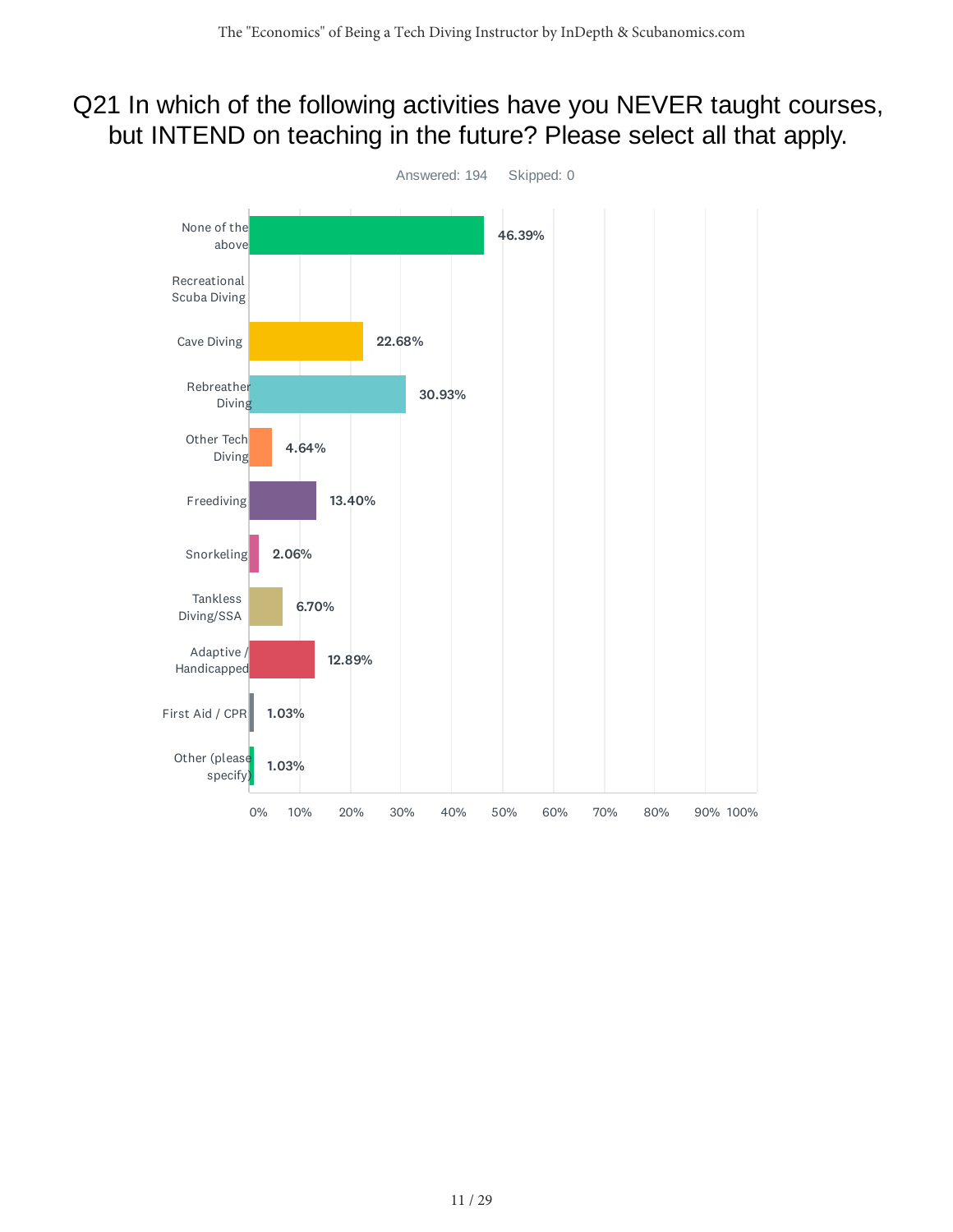| <b>ANSWER CHOICES</b>     | <b>RESPONSES</b> |                |
|---------------------------|------------------|----------------|
| None of the above         | 46.39%           | 90             |
| Recreational Scuba Diving | 0.00%            | $\mathbf 0$    |
| Cave Diving               | 22.68%           | 44             |
| Rebreather Diving         | 30.93%           | 60             |
| Other Tech Diving         | 4.64%            | 9              |
| Freediving                | 13.40%           | 26             |
| Snorkeling                | 2.06%            | $\overline{4}$ |
| Tankless Diving/SSA       | 6.70%            | 13             |
| Adaptive / Handicapped    | 12.89%           | 25             |
| First Aid / CPR           | 1.03%            | 2              |
| Other (please specify)    | 1.03%            | $\overline{2}$ |
| Total Respondents: 194    |                  |                |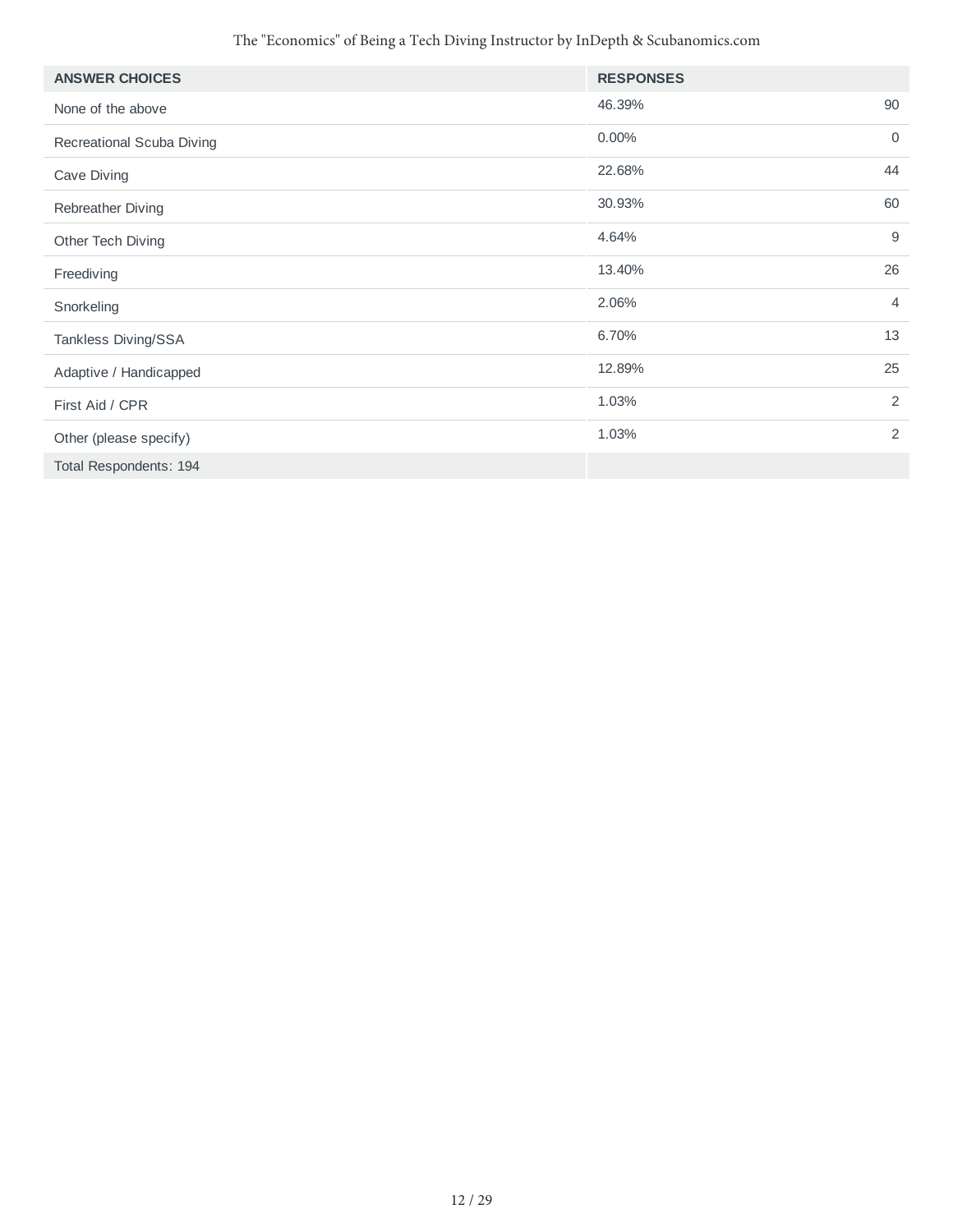#### Q24 In which region do you currently or normally teach? If teaching in more than one region, pick the main one.

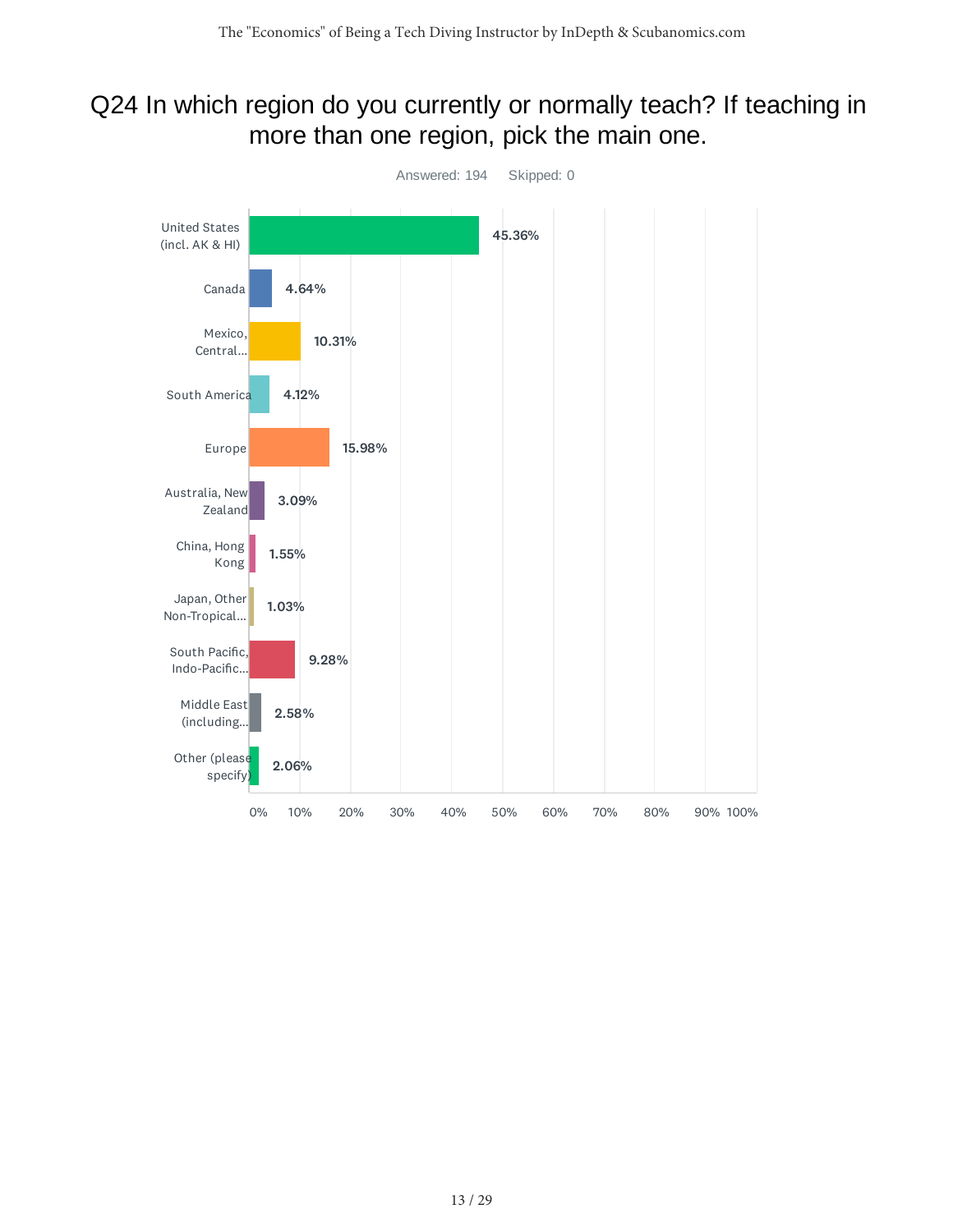| <b>ANSWER CHOICES</b>                                    | <b>RESPONSES</b> |                |
|----------------------------------------------------------|------------------|----------------|
| United States (incl. AK & HI)                            | 45.36%           | 88             |
| Canada                                                   | 4.64%            | 9              |
| Mexico, Central America, Caribbean, Tropical Atlantic    | 10.31%           | 20             |
| South America                                            | 4.12%            | 8              |
| Europe                                                   | 15.98%           | 31             |
| Australia, New Zealand                                   | 3.09%            | 6              |
| China, Hong Kong                                         | 1.55%            | 3              |
| Japan, Other Non-Tropical Asian Region                   | 1.03%            | 2              |
| South Pacific, Indo-Pacific, Other Tropical Asian Region | 9.28%            | 18             |
| Middle East (including Egypt)                            | 2.58%            | 5              |
| Other (please specify)                                   | 2.06%            | $\overline{4}$ |
| <b>TOTAL</b>                                             |                  | 194            |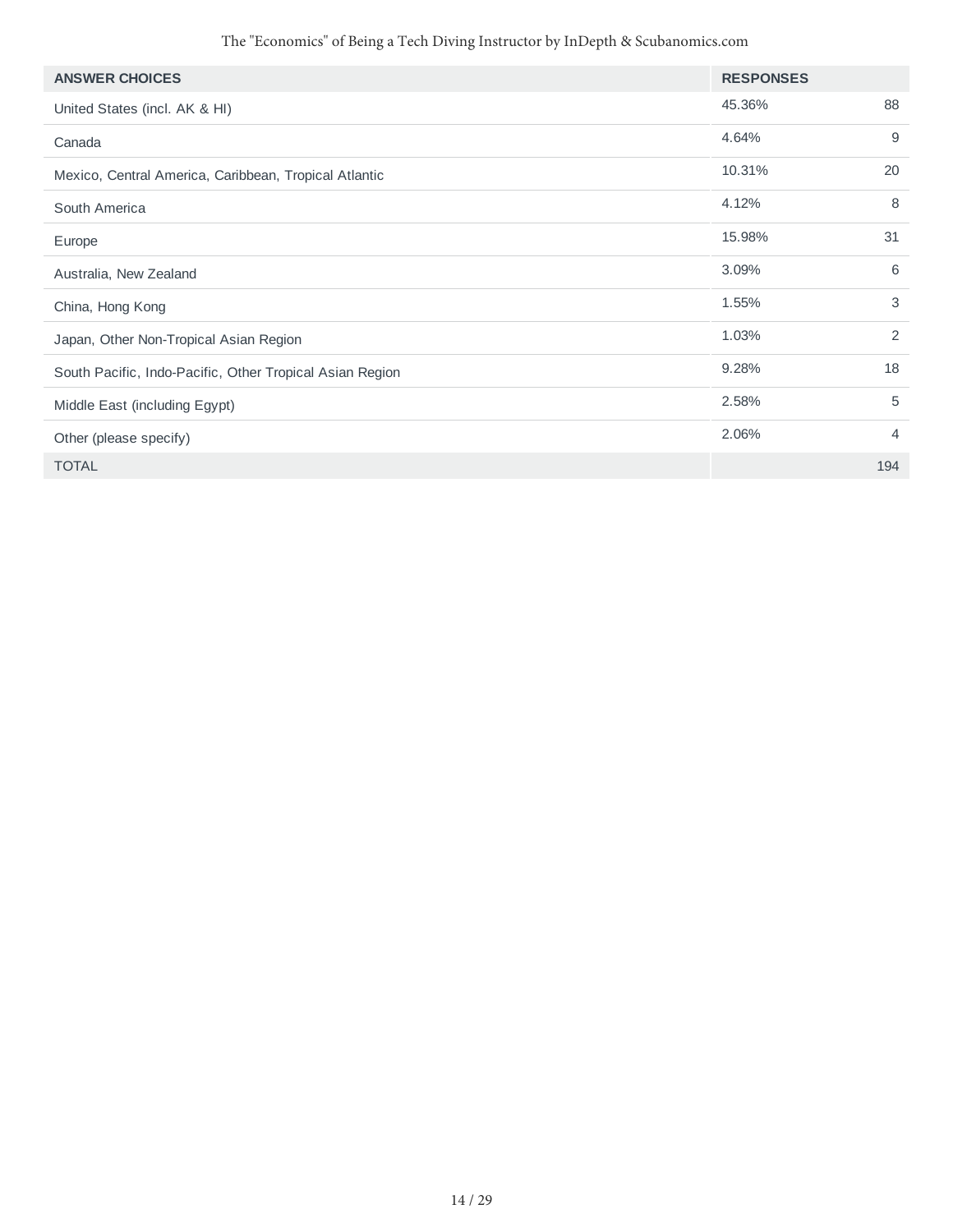

| <b>ANSWER CHOICES</b> | <b>RESPONSES</b> |                |
|-----------------------|------------------|----------------|
| 1 year or less        | 1.55%            | 3              |
| 2 years               | 3.09%            | 6              |
| 3 years               | 5.15%            | 10             |
| 4 years               | 3.61%            | $\overline{7}$ |
| 5 to 9 years          | 19.07%           | 37             |
| 10 years or more      | 67.53%           | 131            |
| <b>TOTAL</b>          |                  | 194            |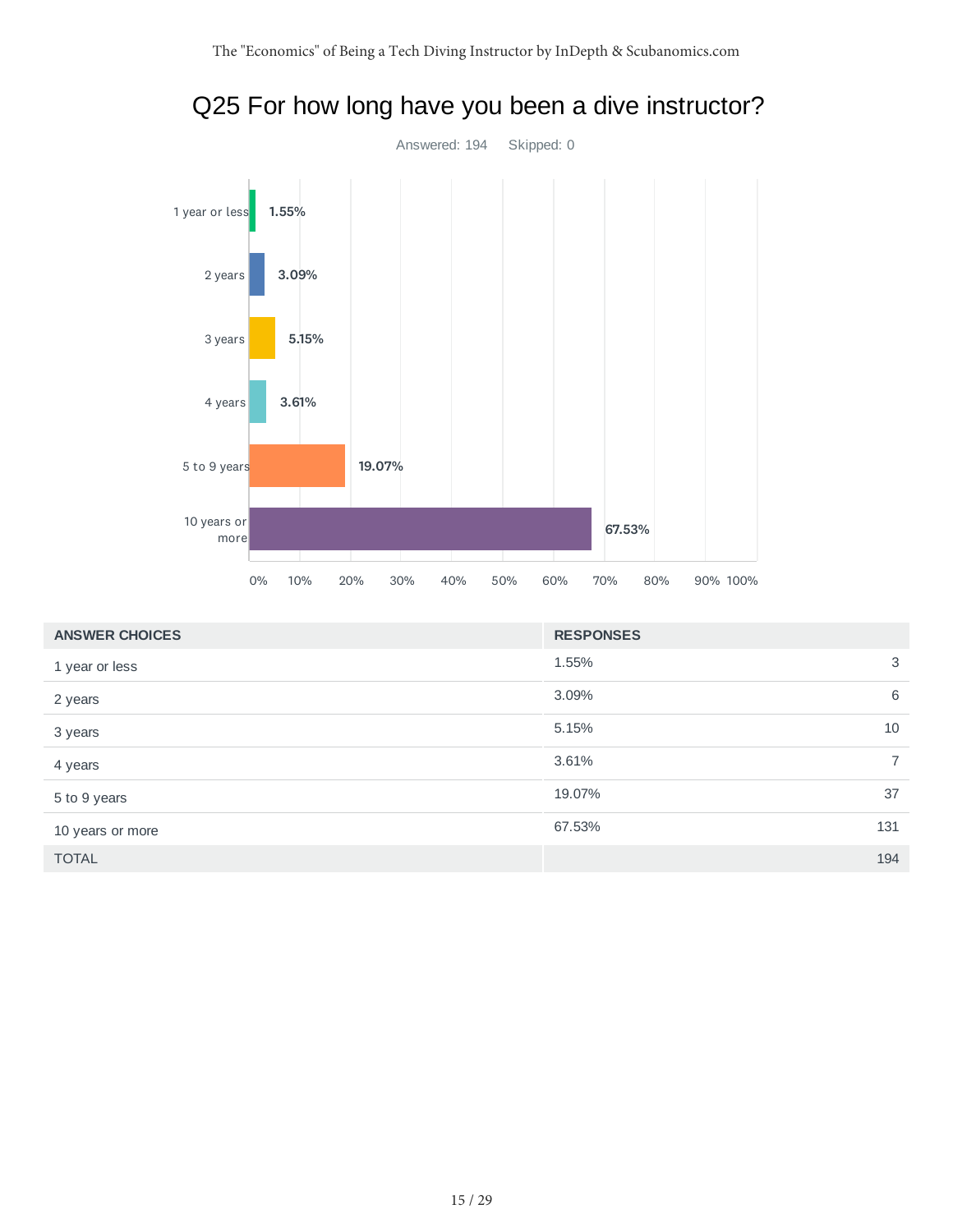### Q26 What was the impact of the COVID-19 pandemic on the frequency of your dive teaching activities (after March 2020) ?



| <b>ANSWER CHOICES</b>                | <b>RESPONSES</b> |     |
|--------------------------------------|------------------|-----|
| I taught less often                  | 73.20%           | 142 |
| I taught at about the same frequency | 17.01%           | 33  |
| I taught more often                  | 9.79%            | 19  |
| <b>TOTAL</b>                         |                  | 194 |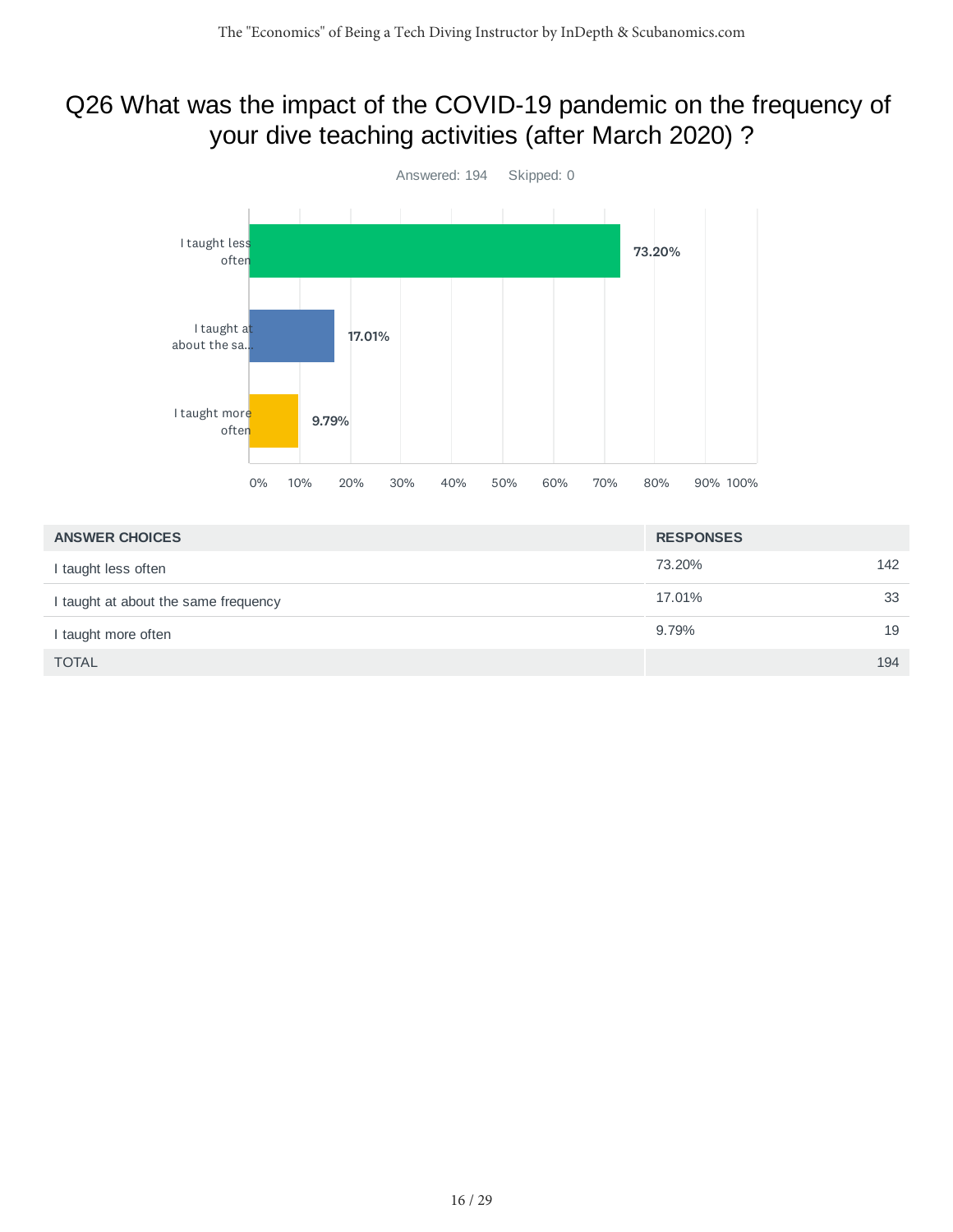## Q27 Did you, at any time, work full-time as a dive instructor?



| <b>ANSWER CHOICES</b> | <b>RESPONSES</b> |     |
|-----------------------|------------------|-----|
| Yes                   | 65.98%           | 128 |
| <b>No</b>             | 34.02%           | 66  |
| <b>TOTAL</b>          |                  | 194 |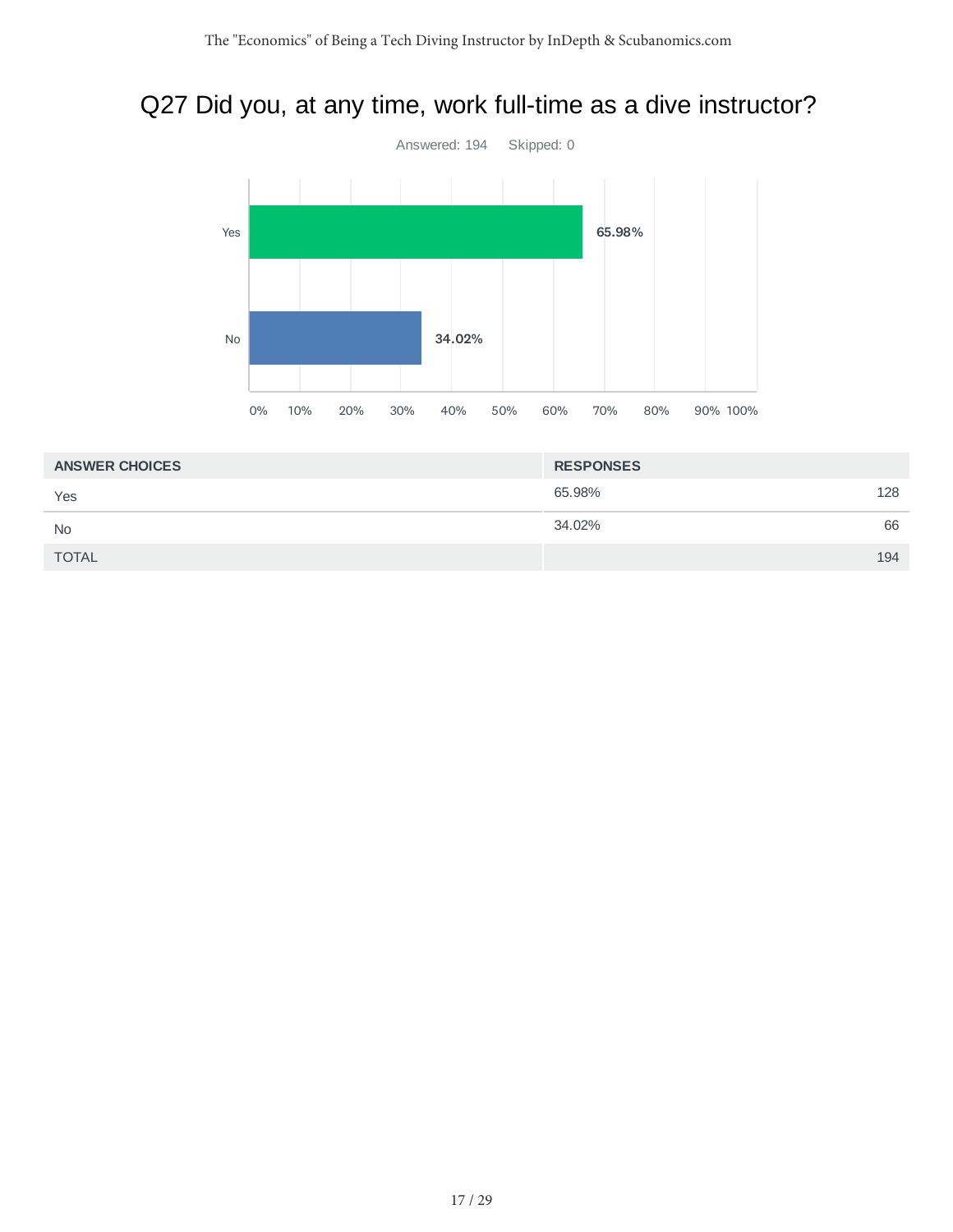## Q28 Did you, at any point in time, made a living of dive teaching (as a main source of income) ?



| <b>ANSWER CHOICES</b> | <b>RESPONSES</b> |
|-----------------------|------------------|
| Yes                   | 57.73%<br>112    |
| <b>No</b>             | 82<br>42.27%     |
| <b>TOTAL</b>          | 194              |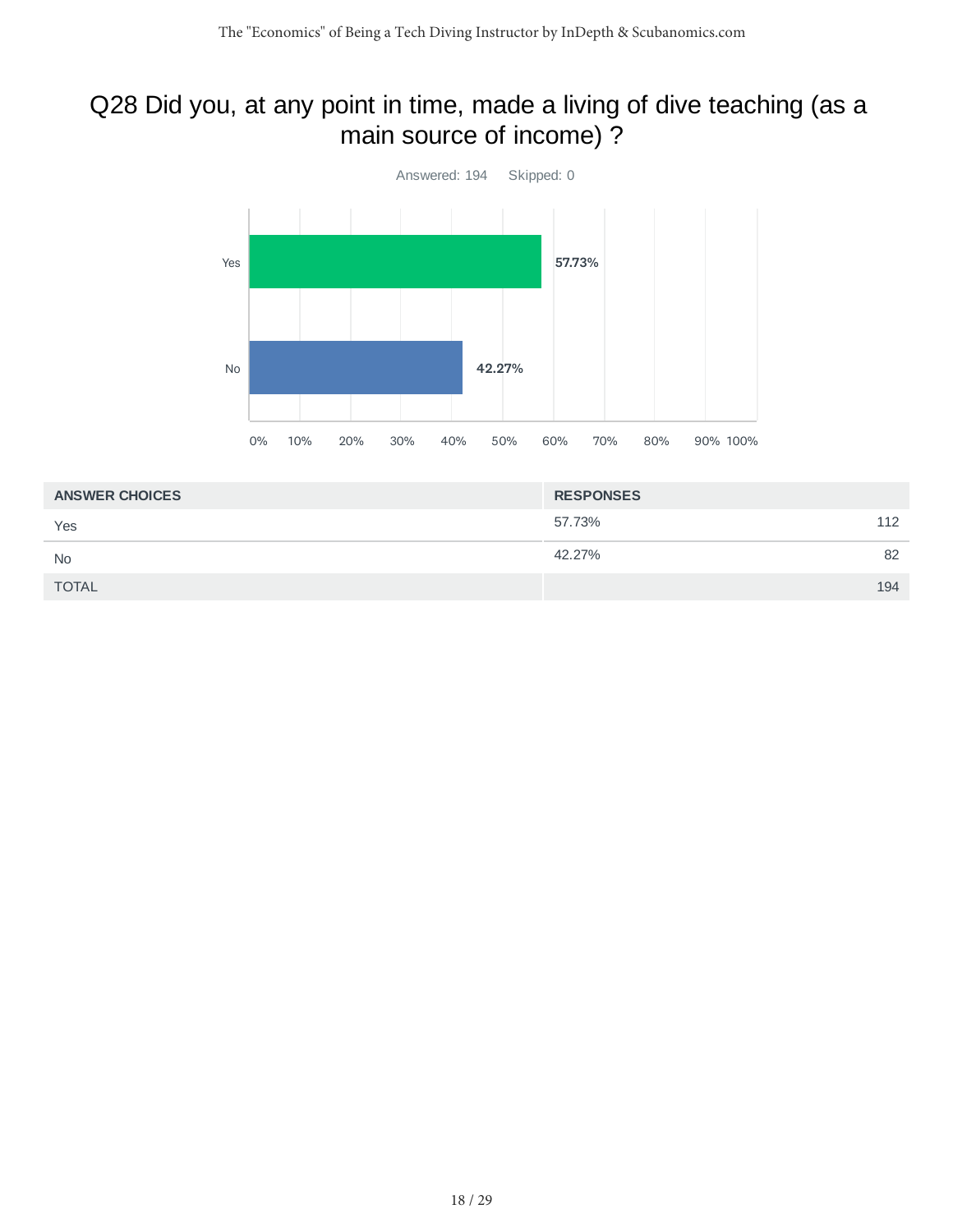# Q32 What was your "employer" the last time you taught diving?



| <b>ANSWER CHOICES</b>             | <b>RESPONSES</b> |     |
|-----------------------------------|------------------|-----|
| Independent/ Self-employed        | 55.06%           | 98  |
| Liveaboard                        | 2.81%            | 5   |
| <b>Resort/Tourist Destination</b> | 11.24%           | 20  |
| Non-tourist Location              | 29.78%           | 53  |
| Other (please specify)            | 1.12%            | 2   |
| <b>TOTAL</b>                      |                  | 178 |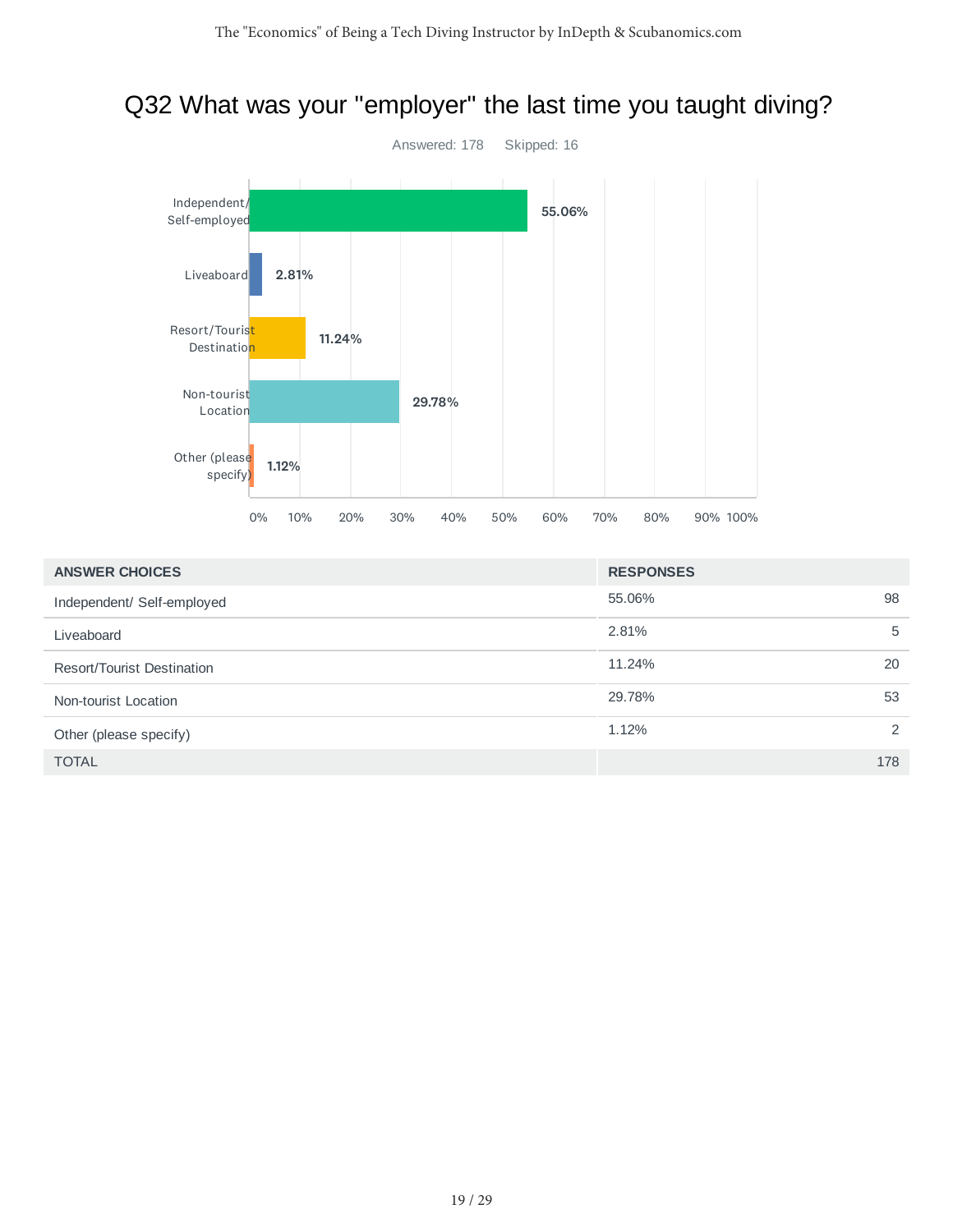### Q33 In which of the following activities are you an active PARTICIPANT (regardless of your status as an instructor in this activity) ? Please select all that apply.



| <b>ANSWER CHOICES</b>     | <b>RESPONSES</b>      |
|---------------------------|-----------------------|
| None of the above         | 0.56%<br>$\mathbf{1}$ |
| Recreational Scuba Diving | 162<br>91.01%         |
| Cave Diving               | 71<br>39.89%          |
| Rebreather Diving         | 94<br>52.81%          |
| Other Tech Diving         | 155<br>87.08%         |
| Freediving                | 26<br>14.61%          |
| Snorkeling                | 30<br>16.85%          |
| Tankless Diving/SSA       | 5<br>2.81%            |
| Total Respondents: 178    |                       |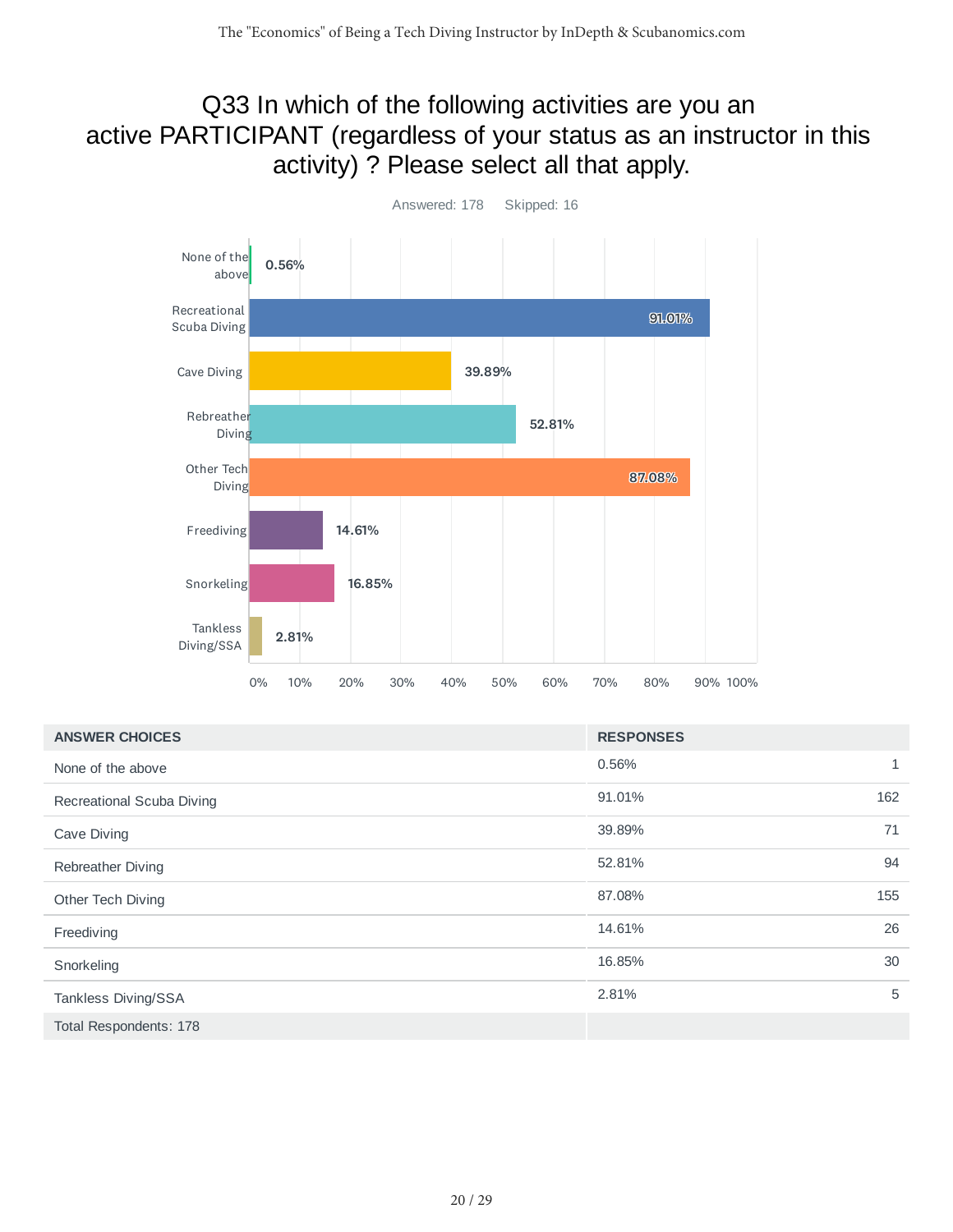### Q34 Which of the following activities have you NEVER tried before but INTEND to try in the future, as a PARTICIPANT? Please select all that apply.



| <b>ANSWER CHOICES</b>     | <b>RESPONSES</b> |              |
|---------------------------|------------------|--------------|
| None of the above         | 53.37%           | 95           |
| Recreational Scuba Diving | 0.56%            | $\mathbf{1}$ |
| Cave Diving               | 18.54%           | 33           |
| Rebreather Diving         | 17.98%           | 32           |
| Other Tech Diving         | 0.56%            | $\mathbf{1}$ |
| Freediving                | 17.42%           | 31           |
| Snorkeling                | 0.56%            | $\mathbf{1}$ |
| Tankless Diving/SSA       | 6.74%            | 12           |
| Total Respondents: 178    |                  |              |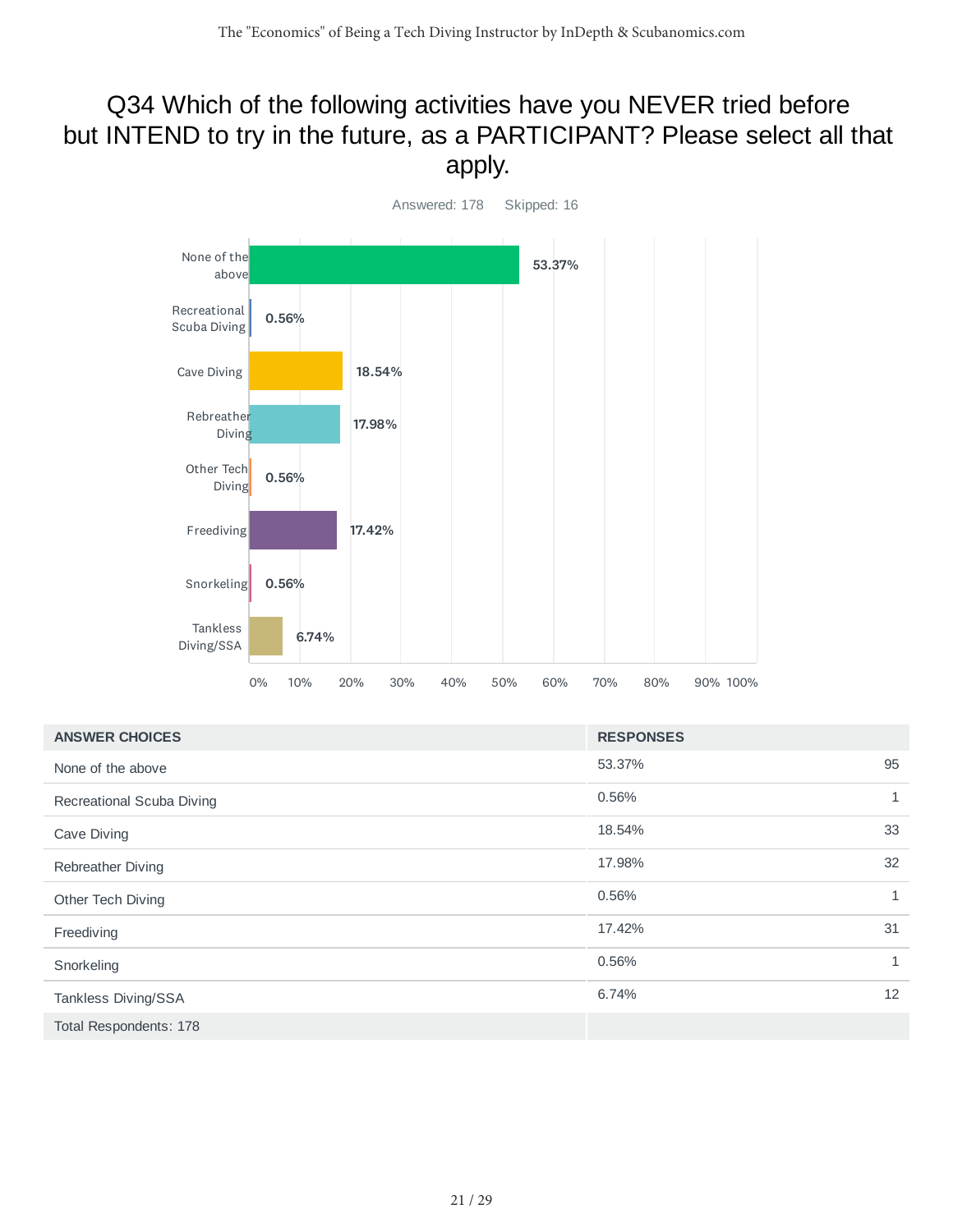### Q37 Do you believe dive teaching to be a valuable career path for young people?



| 45.51%<br>Yes<br>54.49% | <b>ANSWER CHOICES</b> |     |
|-------------------------|-----------------------|-----|
|                         |                       | 81  |
| <b>No</b>               |                       | 97  |
| <b>TOTAL</b>            |                       | 178 |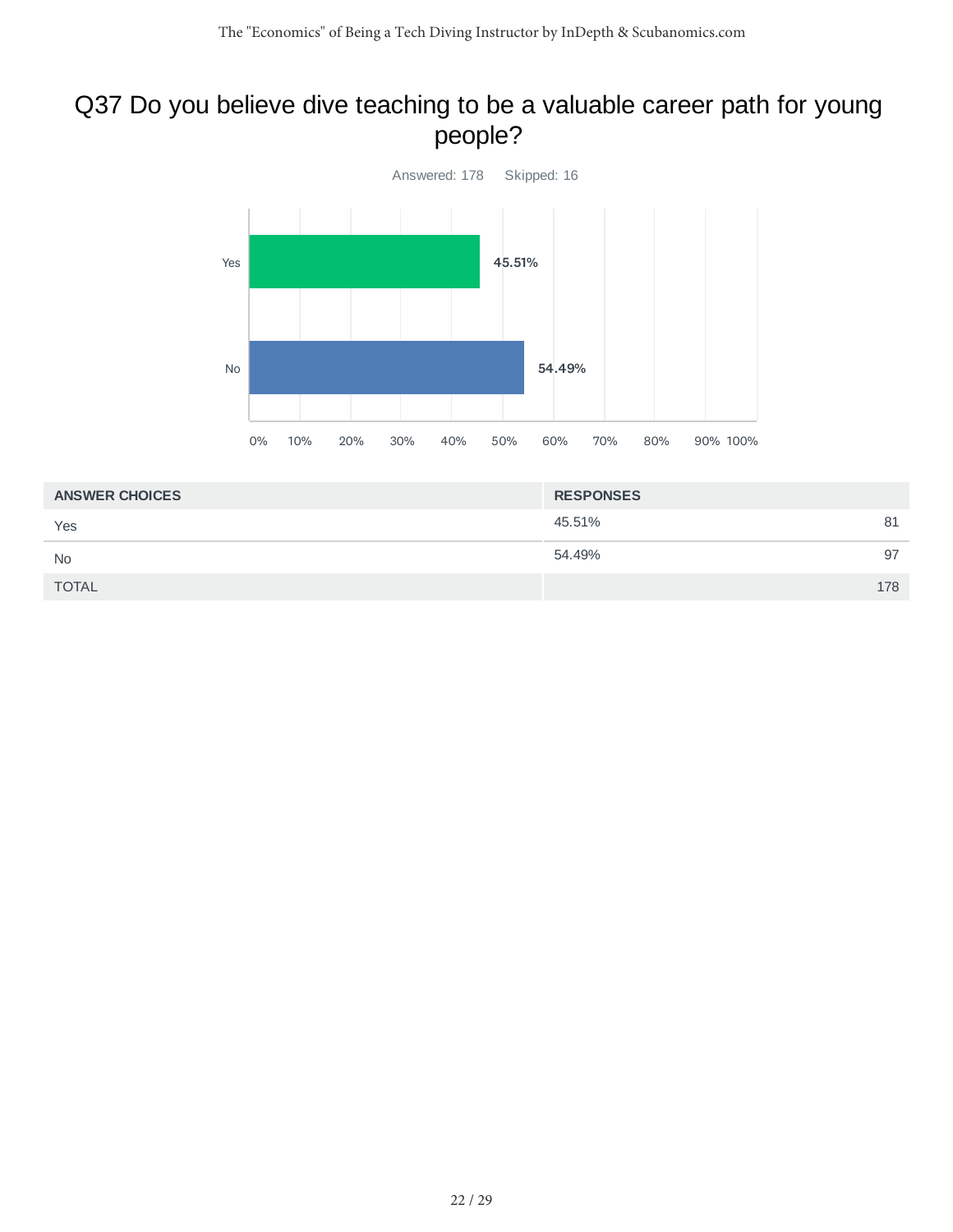### Q38 What additional professional goals do you have within the dive industry? Please select all that apply



| <b>ANSWER CHOICES</b>  | <b>RESPONSES</b> |    |
|------------------------|------------------|----|
| None of the above      | 44.38%           | 79 |
| Be instructor trainer  | 25.84%           | 46 |
| Own a resort           | 21.35%           | 38 |
| Own urban dive shop    | 9.55%            | 17 |
| Own a liveaboard       | 6.74%            | 12 |
| Other (please specify) | 14.61%           | 26 |
| Total Respondents: 178 |                  |    |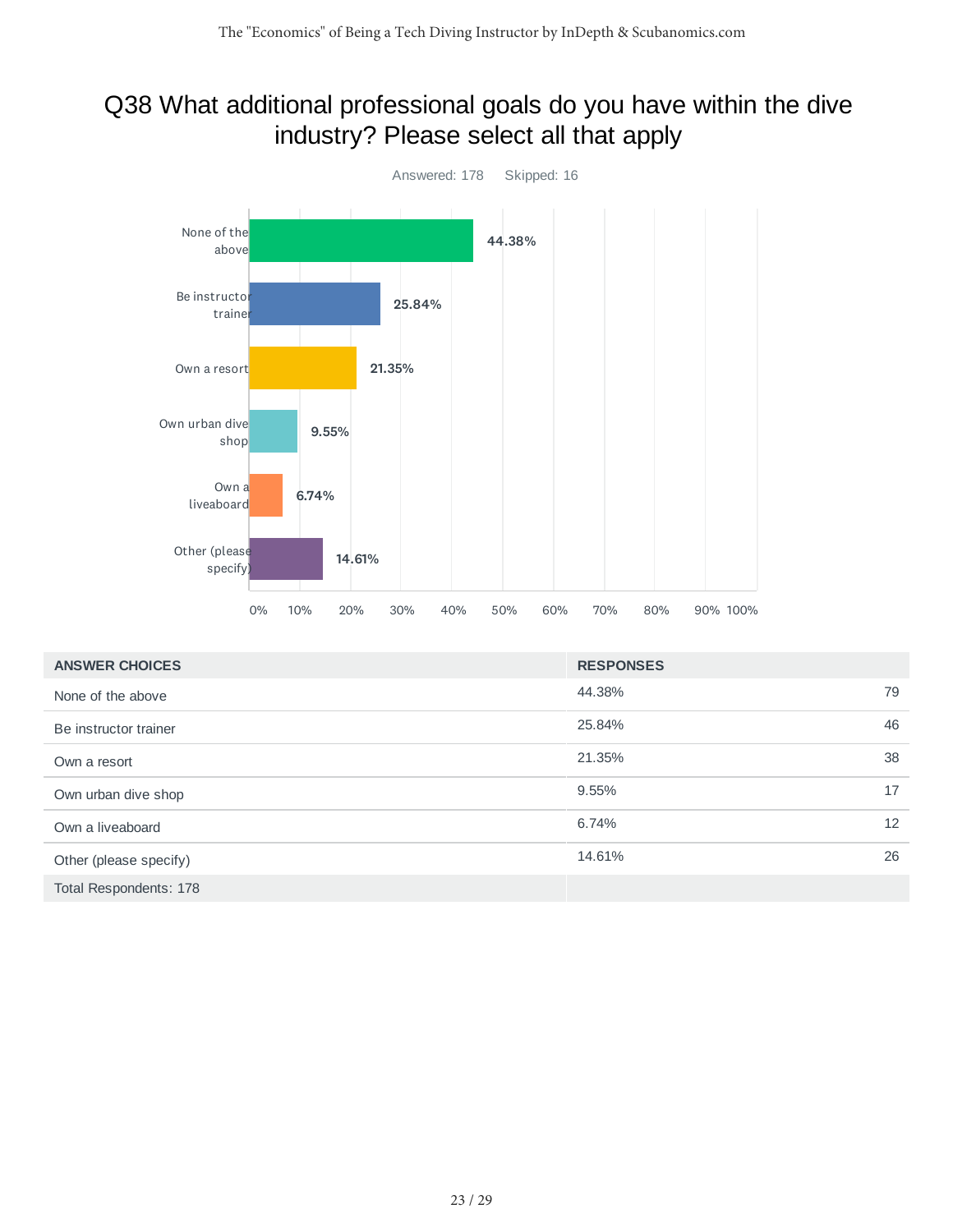

Q39 What is your current region of residence?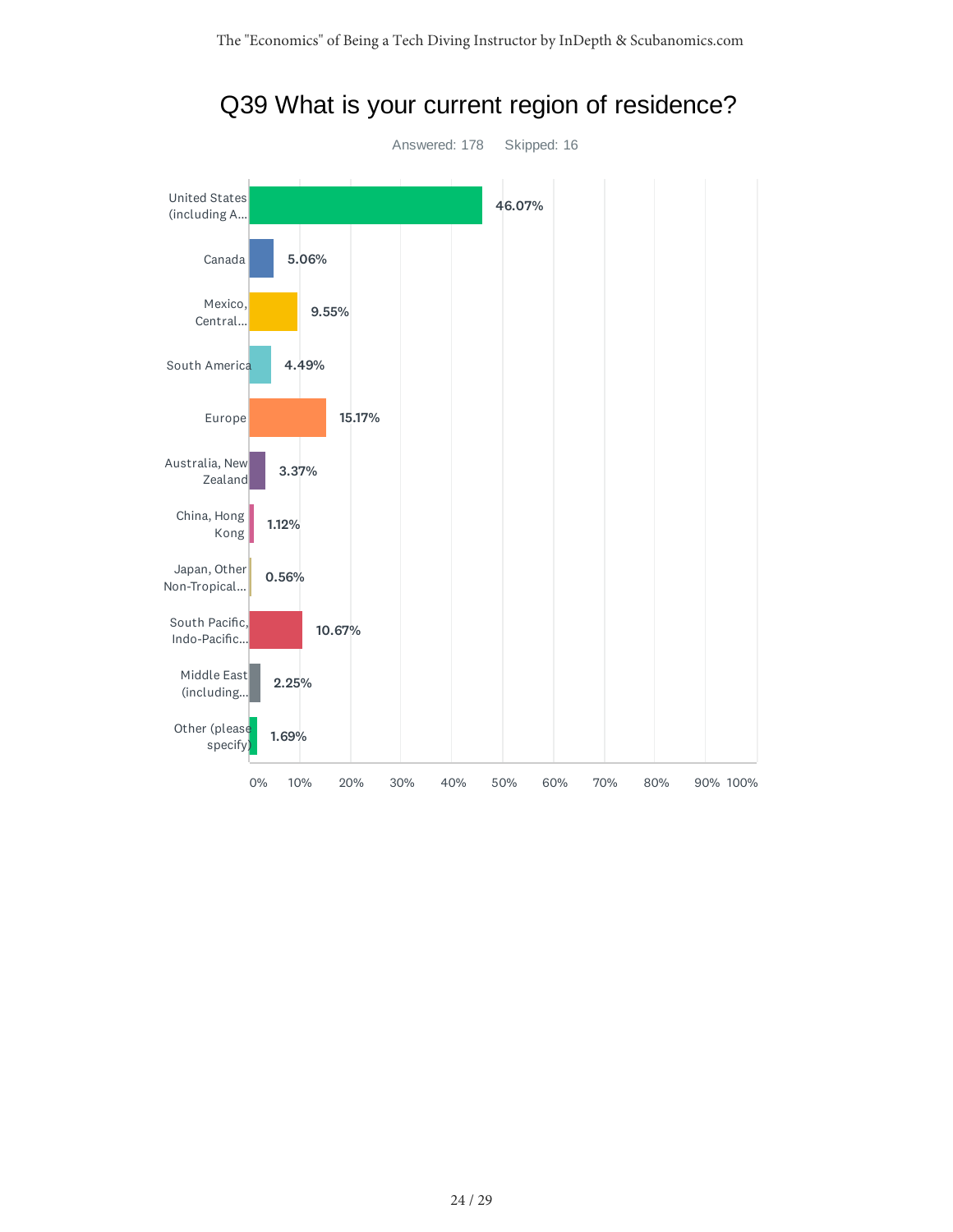| <b>ANSWER CHOICES</b>                                    | <b>RESPONSES</b> |     |
|----------------------------------------------------------|------------------|-----|
| United States (including AK & HI)                        | 46.07%           | 82  |
| Canada                                                   | 5.06%            | 9   |
| Mexico, Central America, Caribbean, Tropical Atlantic    | 9.55%            | 17  |
| South America                                            | 4.49%            | 8   |
| Europe                                                   | 15.17%           | 27  |
| Australia, New Zealand                                   | 3.37%            | 6   |
| China, Hong Kong                                         | 1.12%            | 2   |
| Japan, Other Non-Tropical Asian Region                   | 0.56%            | 1   |
| South Pacific, Indo-Pacific, Other Tropical Asian Region | 10.67%           | 19  |
| Middle East (including Egypt)                            | 2.25%            | 4   |
| Other (please specify)                                   | 1.69%            | 3   |
| <b>TOTAL</b>                                             |                  | 178 |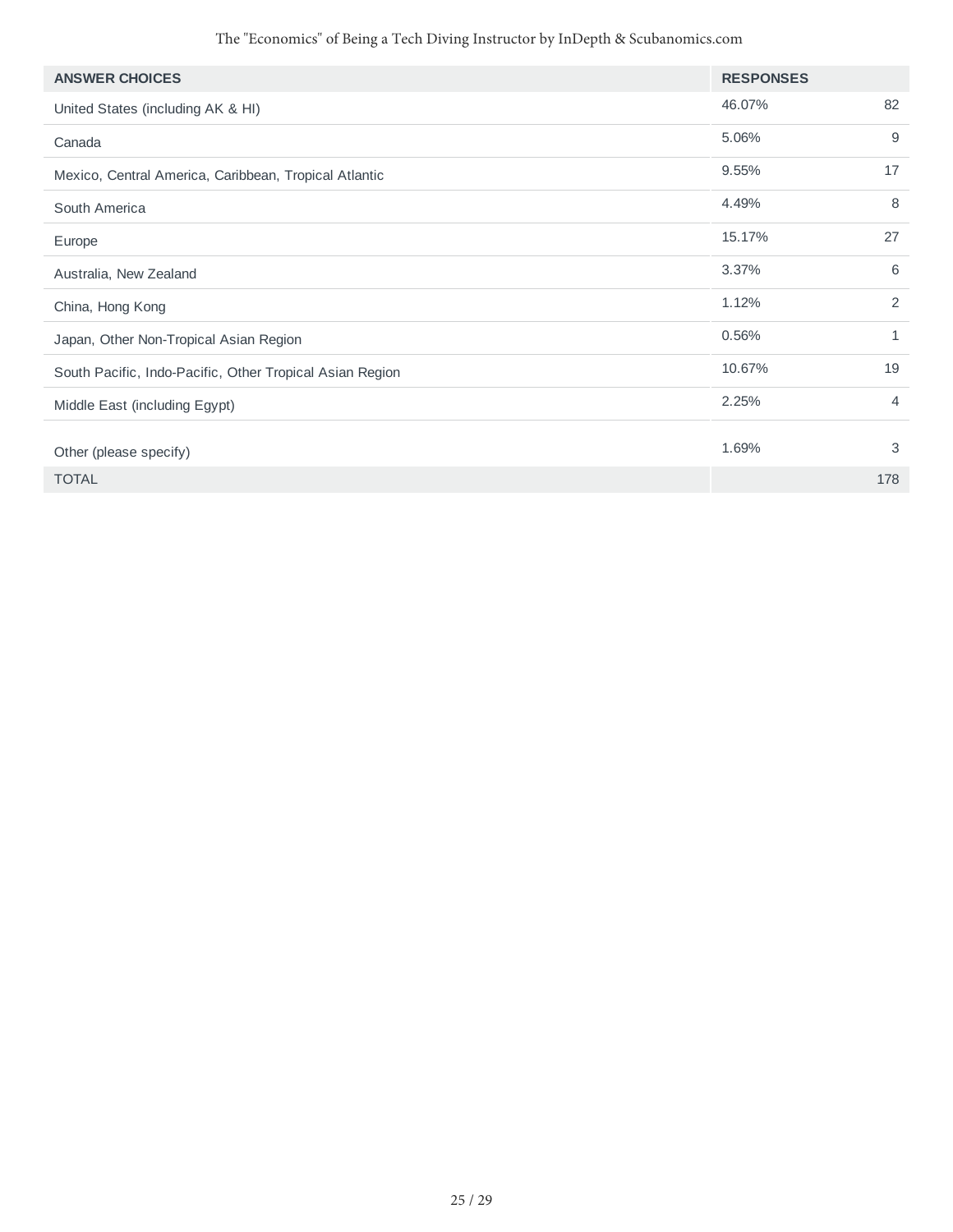

| <b>ANSWER CHOICES</b> | <b>RESPONSES</b> |     |
|-----------------------|------------------|-----|
| Female                | 7.87%            | 14  |
| Male                  | 92.13%           | 164 |
| <b>TOTAL</b>          |                  | 178 |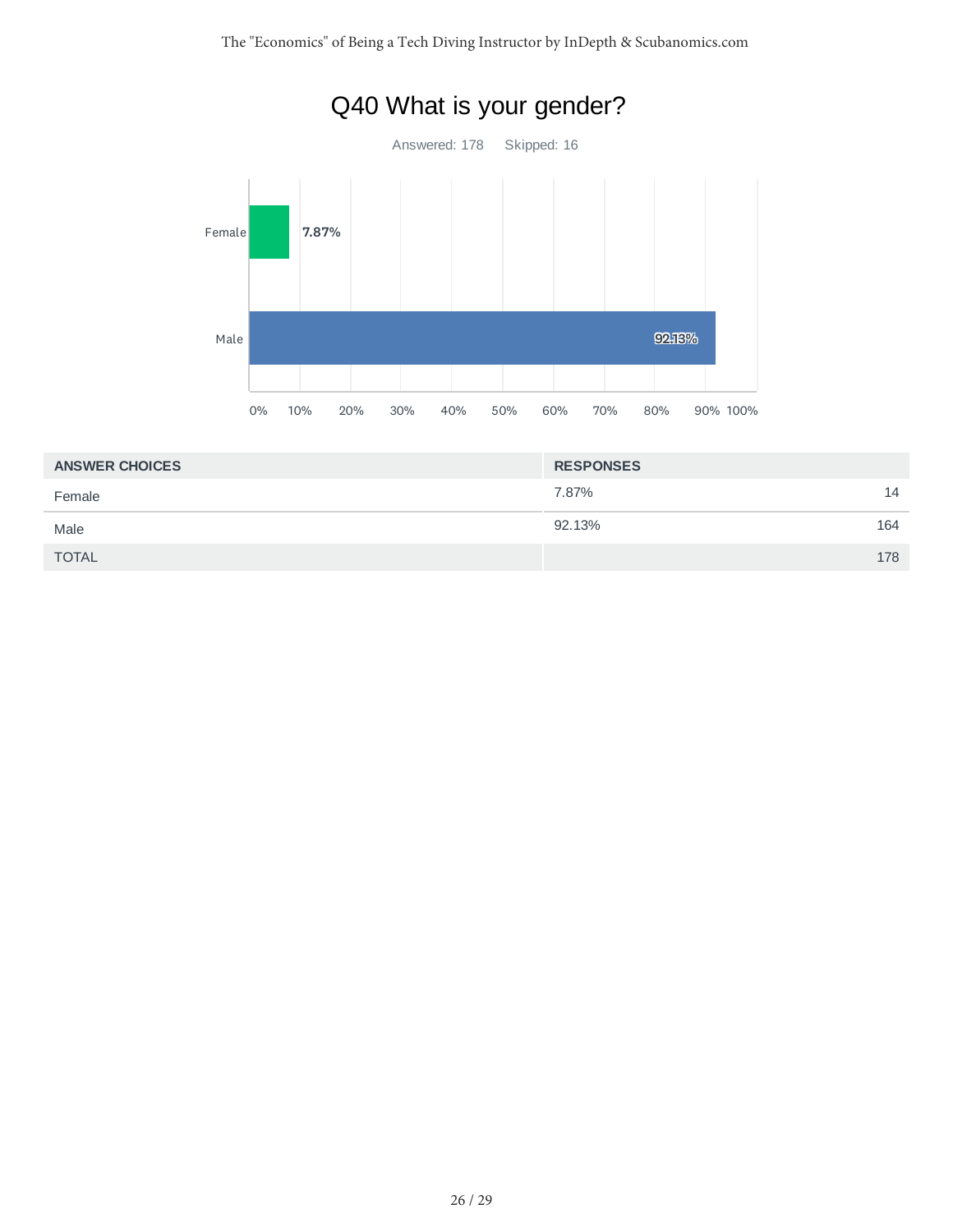

| <b>ANSWER CHOICES</b> | <b>RESPONSES</b> |                |
|-----------------------|------------------|----------------|
| 17 or younger         | 0.00%            | $\overline{0}$ |
| 18-24                 | 0.00%            | $\overline{0}$ |
| 25-34                 | 8.43%            | 15             |
| 35-44                 | 24.72%           | 44             |
| 45-54                 | 43.82%           | 78             |
| 55-64                 | 16.29%           | 29             |
| 65 or older           | 6.74%            | 12             |
| <b>TOTAL</b>          |                  | 178            |

# Q41 Which category includes your age?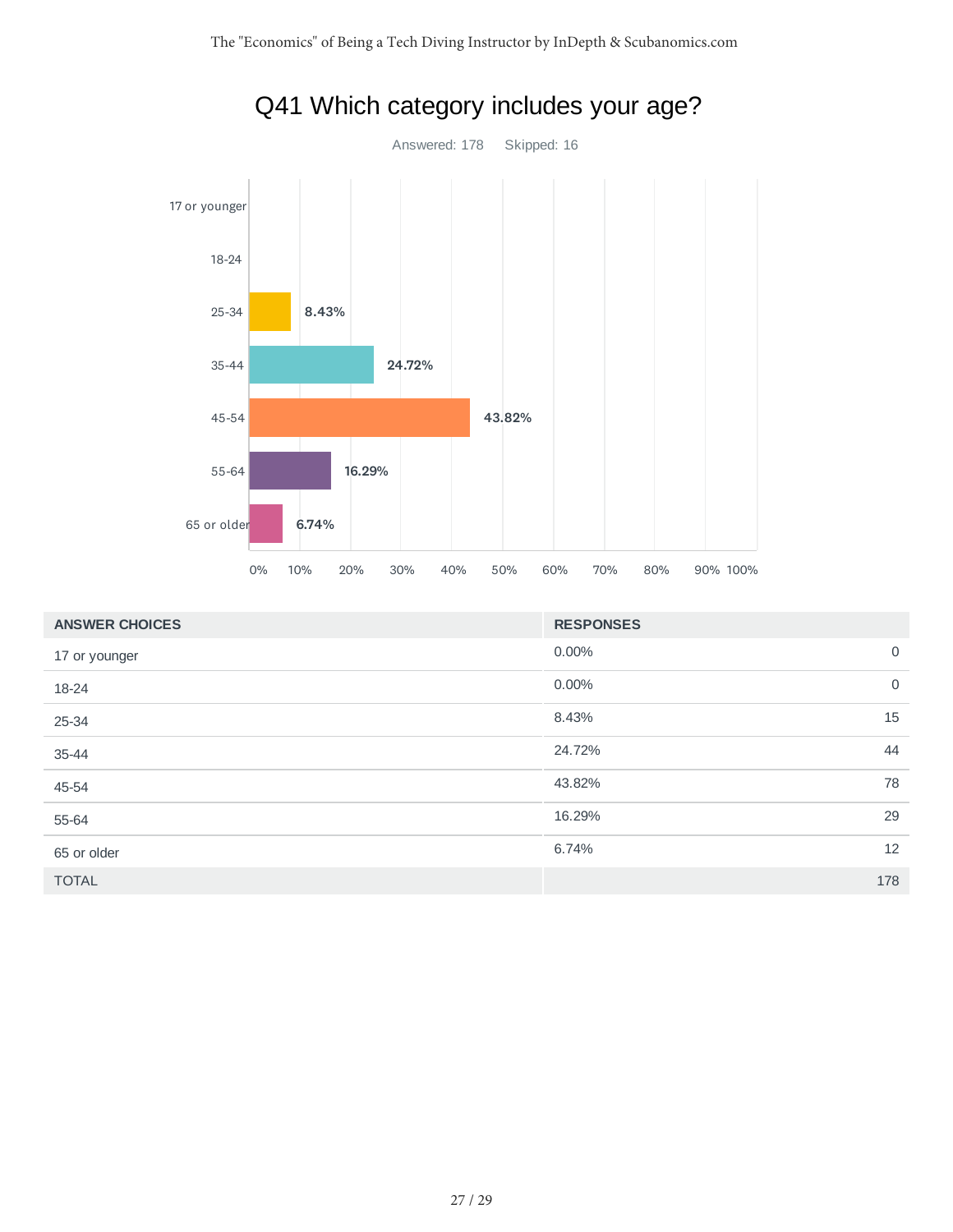### Q44 How much total combined money did all members of your HOUSEHOLD earn last year from ALL sources (not limited to income from being a dive instructor)? Please convert to US\$.



| <b>ANSWER CHOICES</b>      | <b>RESPONSES</b> |     |
|----------------------------|------------------|-----|
| Less than US\$20,000       | 8.99%            | 16  |
| US\$20,000 to US\$49,999   | 15.17%           | 27  |
| US\$50,000 to US\$74,999   | 15.17%           | 27  |
| US\$75,000 to US\$99,999   | 11.24%           | 20  |
| US\$100,000 to US\$199,999 | 33.15%           | 59  |
| US\$200,000 and up         | 13.48%           | 24  |
| Prefer not to answer       | 2.81%            | 5   |
| <b>TOTAL</b>               |                  | 178 |